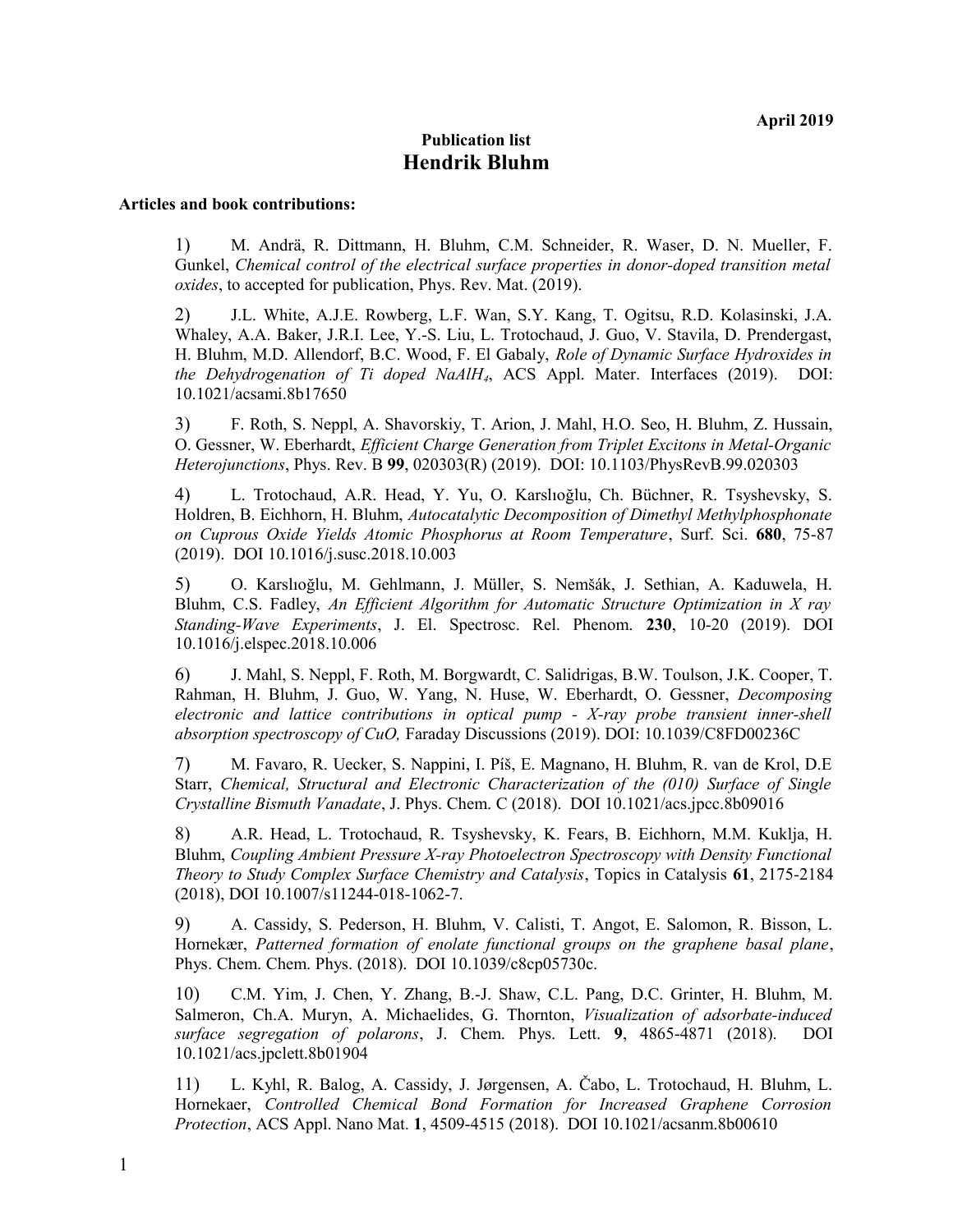12) R. Rao, M. Kolb, J. Hwang, A. Pedersen, A. Mehta, H. You, K. Stoerzinger, Z. Feng, H. Zhou, H. Bluhm, L. Giordano, I. Stephens, Y. Shao-Horn, *Surface Orientation Dependent Water Dissociation on Rutile Ruthenium Dioxide*, J. Phys. Chem. C **122**, 17802-17811 (2018). DOI 10.1021/acs.jpcc.8b04284

13) Q. Lu, S.R. Bishop, D. Lee, H. Bluhm, H.L. Tuller, H.N. Lee, B. Yildiz, *Electrochemically triggered metal-insulator-transition between*  $VO<sub>2</sub>$  *and*  $V<sub>2</sub>O<sub>5</sub>$ *, Adv. Funct.* Mat. 1803024 (2018). DOI 10.1002/adfm.201803024

14) B. Eren, D. Torres Rangel, O. Karslioglu, Z. Liu, C.-H. Wu, D. Stacchiola, H. Bluhm, G.A. Somorjai, M. Salmeron, *The Structure of Copper-Cobalt Surface Alloys in Equilibrium with Carbon Monoxide Gas*, J. Am. Chem. Soc. **140**, 6575-6581 (2018). DOI 10.1021/jacs.7b13621

15) G. Conti, S. Nemšák, C-T. Kuo, M. Gehlmann, C. Conlon, A. Keqi, A. Rattanatachata, O. Karslıoğlu, J.Muller, H. Bluhm, J. E. Rault , J. P. Rueff, H.Fang, A. Javey, C.S. Fadley, *Characterization of free standing InAs quantum membranes by standing wave hard x-ray photoemission spectroscopy*, APL Materials **6**, 058101 (2018). DOI 10.1063/1.5022379

16) O. Karslıoğlu, L. Trotochaud, I. Zegkinoglou, H. Bluhm, *X-Ray Spectroscopic Characterization of BaO, Ba(OH)2, BaCO3, and Ba(NO3)2*, J. Electr. Spectrosc. Rel. Phenom. **225**, 55-61 (2018). DOI 10.1016/j.elspec.2018.03.008

17) A.R. Head, N. Johansson, Y. Niu, O. Snezhkova, S. Chaudhary, A. Zakharov, J. Schnadt, H. Bluhm, C. Chen, J. Avila, M.-C. Asensio, *In situ characterization of the deposition of anatase TiO2 on rutile TiO2(110)*, J. Vac. Sci. Techn. A **36**, 02D405 (2018). DOI 10.1116/1.5005533

18) L. Trotochaud, A.R. Head, S. Pletincx, O. Karslıoğlu, A. Waldner, L. Kyhl, T. Haufmann, H. Terryn, H. Bluhm, *Water Adsorption and Dissociation on Polycrystalline Copper Oxides: Effects of Common Environmental Contamination and Experimental Design*, J. Phys. Chem. B **122**, 1000-1008 (2018). DOI 10.1021/acs.jpcb.7b10732

19) Ch. Lenser, Q. Lu, E. Crumlin, H. Bluhm, B. Yildiz, *Charge-transfer across oxide interfaces probed by x-ray photoelectron and absorption spectroscopy*, J. Phys. Chem. C **122**, 4841-4848 (2018). DOI 10.1021/acs.jpcc.7b10284

20) A.R. Head, R. Tsyshevsky, L. Trotochaud, Y. Yu, O. Karslıoǧlu, B. Eichhorn, M.M. Kuklja, H. Bluhm, *Dimethyl Methylphosphonate Adsorption and Decomposition on MoO2 as Studied by Ambient Pressure X-ray Photoelectron Spectroscopy and DFT Calculations*, J. Phys: Cond. Matt. **30**, 134005 (2018). DOI 10.1088/1361-648X/aab192

21) L. Kyhl, R. Bisson, R. Balog, M. Groves, E. Leonhard Kolsbjerg, A. Cassidy, J. Jørgensen, S. Halkjær, J.A. Miwa, A. Grubišić Čabo, Th. Angot, Ph. Hofmann, M. Alif Arman, S. Urpelainen, H. Bluhm, J. Knudsen, B. Hammer, L. Hornekæra, *Exciting H2 molecules for graphene functionalization*, ACS Nano **12**, 513-520 (2018). DOI 10.1021/acsnano.7b07079S.

22) A.R. Head, O. Karslioǧlu, Y. Yu, T. Gerber, L. Trotochaud, J. Raso, Ph. Kerger, H. Bluhm, *CO Adsorption on Pd(100) Studied by Multimodal Ambient Pressure X-ray Photoelectron and Infrared Reflection Absorption Spectroscopies*, Surf. Sci. **665**, 51-55 (2017). DOI 10.1016/j.susc.2017.08.009

23) Pletincx, K. Marcoen, L. Trotochaud, L.-L. Fockaert, J.M.C. Mol, A.R. Head, O. Karslıoğlu, H. Bluhm, H. Terryn , T. Hauffman, *Unravelling the Chemical Influence of Water on the PMMA/Aluminum Oxide Hybrid Interface In Situ*, Sci. Rep. **7**, 13341 (2017). DOI 10.1038/s41598-017-13549-z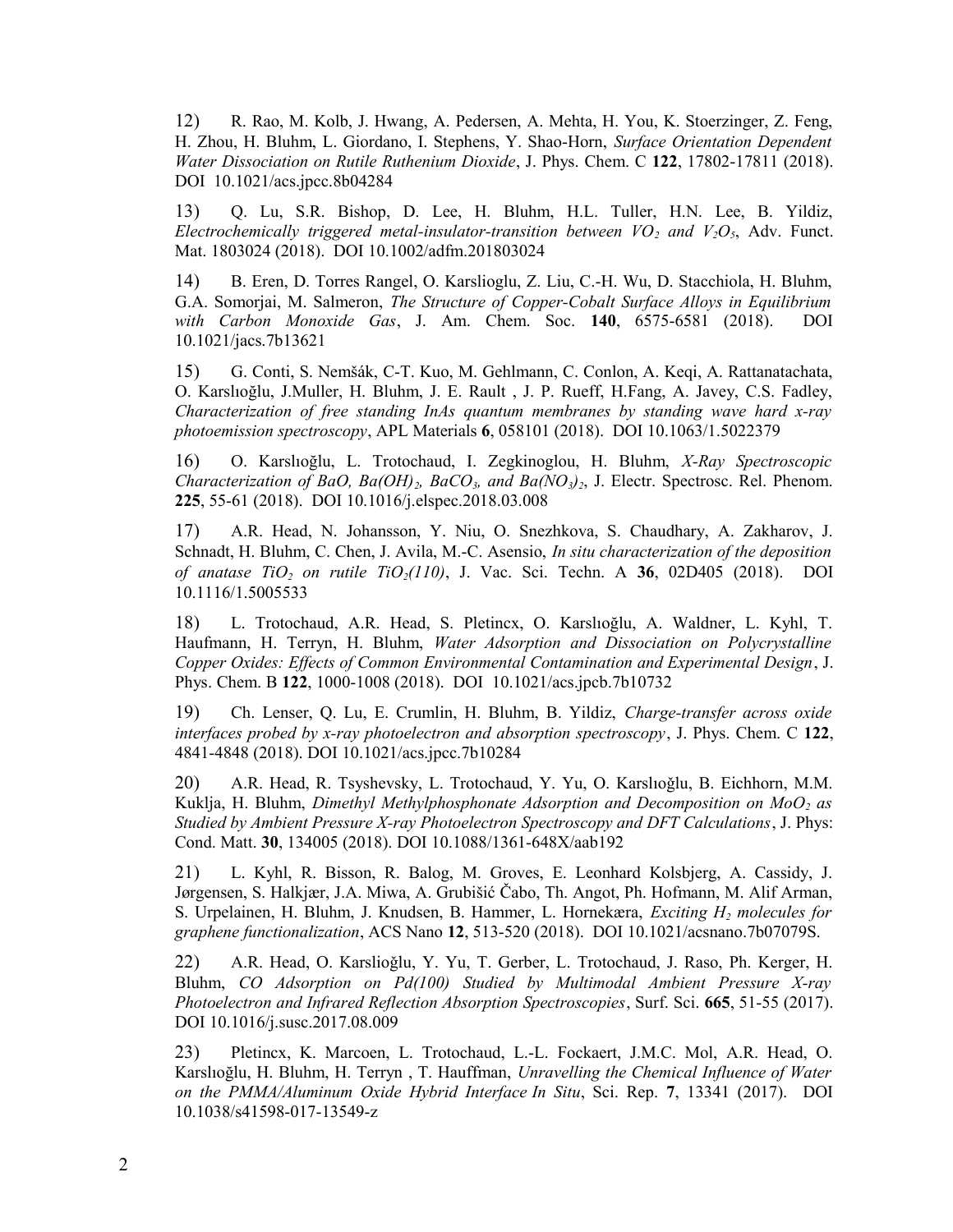24) Shavorskiy, X. Ye, O. Karslıoğlu, A.D. Poletayev, M. Hartl, I. Zegkinoglou, L. Trotochaud, S. Nemsak, C.M. Schneider, E. Crumlin, S. Axnanda, Z. Liu, P.N. Ross, W. Chueh, H. Bluhm, *Direct mapping of band positions in doped and undoped hematite during photoelectrochemical reactions*, J. Phys. Chem. Lett. **8**, 5579-5586 (2017). DOI 10.1021/acs.jpclett.7b02548

25) K. Stoerzinger, C. Pearce, T. Droubay, V. Shutthanandan, A. Shavorskiy, H. Bluhm, K. Rosso, *Impact of Ti incorporation on hydroxylation and wetting of Fe3O4*, J. Phys. Chem. C **121**, 19288−19295 (2017). DOI 10.1021/acs.jpcc.7b06258

26) D.E. Starr, M. Favaro, F.F. Abdi, H. Bluhm, E.J. Crumlin, R. van de Krol, *Combining soft and hard X-ray photoelectron spectroscopy at ambient conditions for a molecular level understanding of water splitting at semiconductor/electrolyte interfaces*, J. Electr. Spectrosc. Rel. Phenom. (2017). DOI 10.1016/j.elspec.2017.05.003

27) L. Trotochaud, R. Tsyshevsky, S. Holdren, K. Fears, A.R. Head, Y. Yu, O. Karslıoğlu, S. Pletincx, B. Eichhorn, J. Owrutsky, J. Long, M. Zachariah, M.M. Kuklja, H. Bluhm, *Spectroscopic and Computational Investigation of Room-Temperature Decomposition of a Chemical Warfare Agent Simulant on Polycrystalline Cupric Oxide*, Chem. Mater. **29**, 7483– 7496 (2017). DOI 10.1021/acs.chemmater.7b02489

28) C.B. Gopal, S.C. Lee, M. Garcia-Melchor, Y. Shi, M. Monti, Z. Guan, R. Sinclair, H. Bluhm, A. Vojvodic, W.C. Chueh, *Equilibrium oxygen redox capacity of ultrathin CeO2-δ depends non-monotonically on large biaxial strain*, Nat. Comm. **8**, 15360 (2017). DOI 10.1038/ncomms15360

29) Y. Chen, Y. Chen, D. Ding, Y. Ding, Y.M. Choi, L. Zhang, S. Yoo, D. Chen, Q. Lu, B. Zhao, G. Vardar, J. Wang, H. Bluhm, E.J. Crumlin, B. Yildiz, M. Liu, *A hybrid catalyst with high catalytic activity and long durability for 2 intermediate-temperature solid oxide fuel cells*, Energy Environmental Science **10**, 964 (2017). DOI 10.1039/c6ee03656b

30) Y.-L. Huang, Ch. Pellegrinelli, A. Geller, S.-C. Liou, A. Jarry, L. Wang, Y. Yu, H. Bluhm, E. Crumlin, B.W. Eichhorn, E.D. Wachsman, *Direct Observation of Enhanced Water and Carbon Dioxide Reactivity on Multivalent Metal Oxides and Their Composites*, Energy Environmental Science **10**, 919 (2017). DOI 10.1039/c7ee00363c

31) S. Pletincx, L. Trotochaud, L. Fockaert, J.M.C. Mol, H. Bluhm, H. Terryn, T. Hauffman, *In Situ Characterization of the Initial Effect of Water on Molecular Interactions at the Interface of Organic/Inorganic Hybrid Systems*, Sci. Rep. **7**, 45123 (2017). DOI 10.1038/srep45123

32) C.H. Wu, B. Eren, H. Bluhm, M.B. Salmeron, *An Ambient-Pressure X-ray Photoelectron Spectroscopy Study of Cobalt Foil Model Catalyst under CO, H2, and their Mixtures*, ACS Catalysis **7**, 1150-1157 (2017). DOI 10.1021/acscatal.6b02835

33) R.K. Lam, J.W. Smith, A.M. Rizzuto, O. Karslioglu, H. Bluhm, R.J. Saykally, *Reversed interfacial fractionation of carbonate and bicarbonate evidenced by X-ray photoemission spectroscopy*, J. Chem. Phys. **146**, 094703 (2017). DOI 10.1063/1.4977046

34) A.R. Head, X. Tang, Z. Hicks, L. Wang, H. Bleuel, S. Holdren, L. Trotochaud, Y. Yu, L. Kyhl, O. Karslioglu, K. Fears, J. Owrutsky, M. Zachariah, K.H. Bowen, H. Bluhm, *Thermal desorption of dimethyl methylphosphonate from MoO3*, Catalysis Structure & Reactivity **3**, 112- 118 (2017). 10.1080/2055074X.2017.1278891

35) O. Karslioglu, H. Bluhm, *Ambient pressure X-ray photoelectron spectroscopy*, In: "Operando Studies in Heterogeneous Catalysis", Springer Series in Chemical Physics, Vol.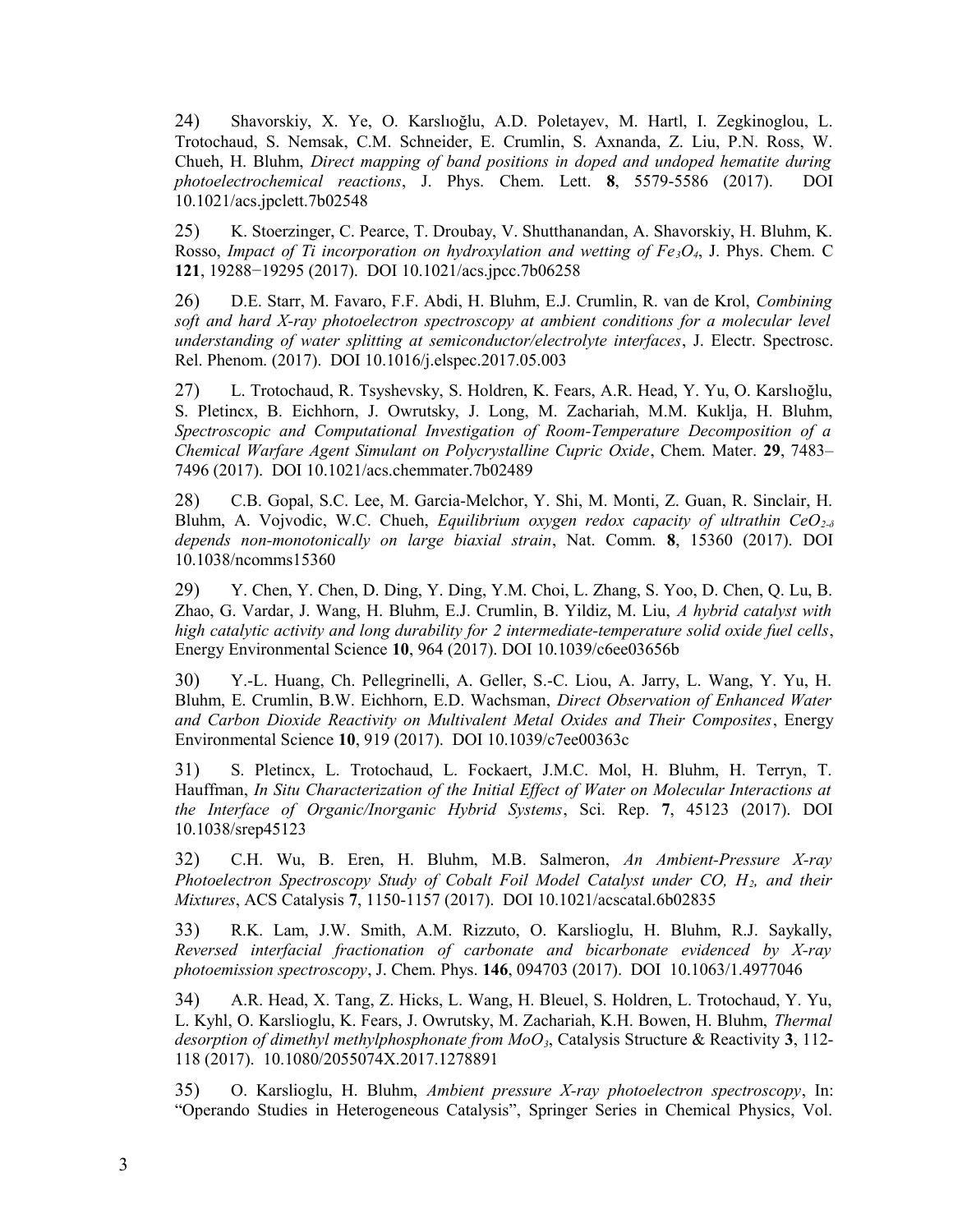XIV, Eds.: I.M.N. de Groot, J.W.M. Frenken, pp. 31-57 (2017). DOI 10.1007/978-3-319- 44439-0\_2

36) L. Trotochaud, A.R. Head, O. Karslıoğlu, L. Kyhl, H. Bluhm, *Ambient Pressure Photoelectron Spectroscopy: Practical Considerations and Experimental Frontiers*, J. Phys.: Cond. Matt. **29**, 053002 (2017). DOI 10.1088/1361-648X/29/5/053002

37) A.R. Head, R. Tsyshevsky, L. Trotochaud, L. Kyhl, O. Karslıoglu, M.M. Kuklja, H. Bluhm, *Adsorption of Dimethyl Methylphosphonate on MoO3: The Role of Hydroxyl Groups and Adsorbed Water*, J. Phys. Chem. C **120**, 29077-29088 (2016). doi: 10.1021/acs.jpcc.6b07340

38) Q. Lu, Y. Chen, H. Bluhm, B. Yildiz, *Electronic Structure Evolution of SrCoOx during Electrochemically Driven Phase Transition Probed by in situ X-ray Spectroscopy*, J. Phys. Chem. C **120**, 24148 (2016). DOI 10.1021/acs.jpcc.6b07544

39) V. Jovic, A.J. Rettie, V.R. Singh, J.-S. Zhou, B. Lamoureux, C.B. Mullins, H. Bluhm, J. Laverock, K.E. Smith, *An x-ray spectroscopic perspective of electron localization and transport in tungsten doped bismuth vanadate single crystals*, Phys. Chem. Chem. Phys. **18**, 31958 (2016). DOI 10.1039/c6cp04526j

40) Ch. Heine, B.A.J. Lechner, H. Bluhm, M. Salmeron, *Recycling of CO2: Probing the chemical state of the Ni(111) surface during the methanation reaction with ambient pressure Xray photoelectron spectroscopy*, J. Am. Chem. Soc. **138**, 13246-13252 (2016). DOI 10.1021/jacs.6b06939

41) S. Carenco, C. Sassoye, M. Faustini, P. Eloy, D.P. Debecker, H. Bluhm, M. Salmeron, *The active state of supported ruthenium oxide nanoparticles during carbon dioxide methanation*, J. Phys. Chem. C **120**, 15354 (2016). DOI 10.1021/acs.jpcc.6b06313

42) O. Björneholm, M.H. Hansen, A. Hodgson, L. Limin, D.T. Limmer, A. Michaelides, Ph. Pedevilla, J. Rossmeisl, H. Shen, G. Tocci, E. Tyrode, M.-M. Walz, J. Werner, H. Bluhm, *Water at Interfaces*, Chem. Rev. **116**, 7698 (2016). DOI: 10.1021/acs.chemrev.6b00045

43) A.R. Head, H. Bluhm, *Ambient pressure X-ray photoelectron spectroscopy*, Reference Module in Chemistry, Molecular Sciences and Chemical Engineering (2016), doi:10.1016/B978-0-12-409547-2.10924-2

44) R.S. Weatherup, B. Eren, Y. Hao, H. Bluhm, M.B. Salmeron, *Graphene membranes for atmospheric pressure photoelectron spectroscopy*, J. Phys. Chem. Lett. **7**, 1622 (2016).

45) A.R. Head, R. Tsyshevsky, L.E. Trotochaud, B.W. Eichhorn, M.M. Kuklja, H. Bluhm, *Gas-phase spectroscopy and computational studies of dimethyl methylphosphonate*, J. Phys. Chem. A **120**, 1985 (2016).

46) H. Bluhm, *Preface to the Special Issue of Topics in Catalysis on Ambient Pressure Xray Photoelectron Spectroscopy*, Topics in Catalysis **59**, 403 (2016).

47) B. Eren, D. Zherebetskyy, L.L. Patera, C.H. Wu, H. Bluhm, C. Africh, L.-W. Wang, G.A. Somorjai, M. Salmeron, *Decomposition of the Cu(111) Surface into Nano-clusters Driven by Carbon Monoxide Adsorption and Its Effect on Reactivity*, Science **351**, 475 (2016).

48) Z. Liu, H. Bluhm, *The solid/liquid interface studied by HAXPES*, In: J. Woicik (Ed.), Hard X-ray Photoelectron Spectroscopy (HAXPES), Springer Series in Surface Sciences, Vol. 59. (2016), pp. 447-466.

49) I.P. Prosvirin, A.V. Bukhtiyarov, H. Bluhm, V.I. Bukhtiyarov, *Application of near ambient pressure gas-phase X-ray photoelectron spectroscopy to the investigation of catalytic*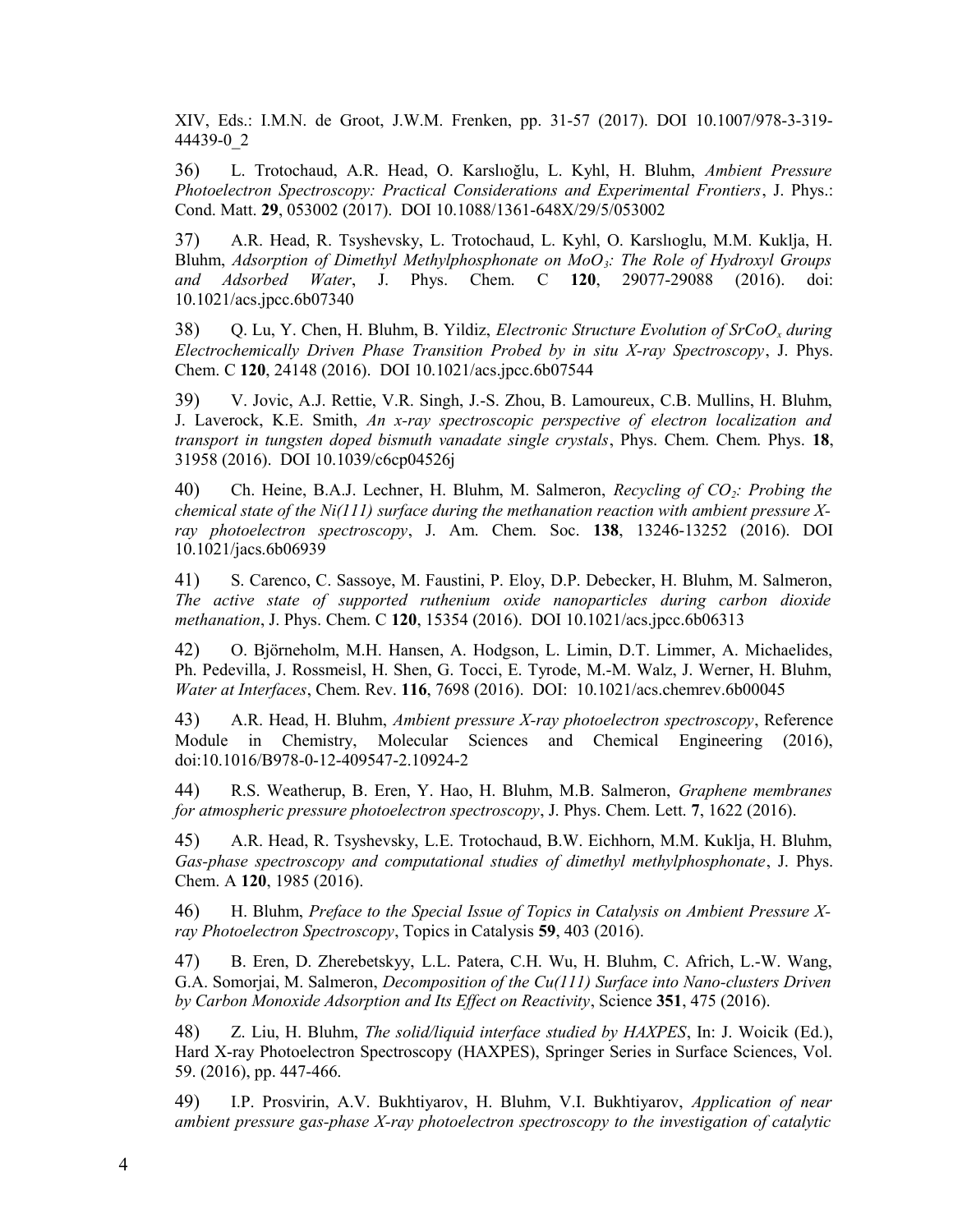*properties of copper in methanol oxidation,* Appl. Surf. Sci. **363**, 303-309 (2016). DOI: 10.1016/j.apsusc.2015.11.258

50) V. Jovic, J. Laverock, A.J.E. Rettie, J.-S. Zhou, C.B. Mullins, V.R. Singh, B. Lamoureux, D. Wilson, T-Y. Su, B. Jovic, H. Bluhm, T. Söhnel, K. E. Smith, *Soft X-Ray Spectroscopic Studies of the Electronic Structure of M-BiVO4 (M = Mo, W) Single Crystals*, J. Mater. Chem. A **3**, 23743 (2015).

51) Y. Yang, Q. Fu, M. Wei, H. Bluhm, X. Bao, *Stability of BN/Ru(0001) interfaces in gaseous atmosphere*, Nano Research **8**, 227 (2015). DOI: 10.1007/s12274-014-0639-0

52) C.S. Bonifacio, S. Carenco, C.H. Wu, H. Bluhm, J.C. Yang, *Thermal stability of coreshell nanoparticles: A combined* in situ *study by XPS and TEM*, Chemistry of Materials **27**, 6960 (2015).

53) N. Nijem, K. Fürsich, H. Bluhm, S.R. Leone, M.K. Gilles, *Ammonia interaction and co-adsorption with water in HKUST-1: Spectroscopic evidence for cooperative interactions*, J. Phys. Chem. C **119**, 24781 (2015).

54) K.A. Stoerzinger, W.T. Hong, T.J. Carney, H. Bluhm, Y. Shao-Horn, *Insights into Electrochemical Reactions from Near-Ambient Pressure Photoelectron Spectroscopy*, Acc. Chem. Res. **48**, 2976 (2015).

55) E.J. Crumlin, Z. Liu, H. Bluhm, W. Yang, J. Guo, Z. Hussain, *X-ray Spectroscopy of Energy Materials under In situ/Operando Conditions*, J. Electr. Spectrosc. Rel. Phenom. **200**, 264 (2015).

56) J.T. Newberg, H. Bluhm, *Adsorption of 2-propanol on ice at 228 K investigated by ambient pressure XPS*, Phys. Chem. Chem. Phys. **17**, 23554 (2015).

57) B. Eren, C. Heine, H. Bluhm, G.A. Somorjai, M. Salmeron, *Catalyst Chemical State during CO Oxidation Reaction on Cu(111) Studied with Ambient Pressure XPS and NEXAFS*, J. Am. Chem. Soc. **137**, 11186 (2015).

58) K.A. Stoerzinger, W.T. Hong, G. Azimi, L. Giordano, E.J. Crumlin, M.D. Biegalski, H. Bluhm, K.K. Varanasi, Y. Shao-Horn, *Reactivity of perovskites with water: role of hydroxylation in wetting and implication in oxygen electrocatalysis*, J. Phys. Chem. C **119**, 18504 (2015).

59) M. Wei, Q. Fu, Y. Yang, W. Wei, E. Crumlin, H. Bluhm, X. Bao, *Modulation of surface chemistry of CO on Ni(111) by surface graphene and carbidic carbon*, J. Phys. Chem. C **119**, 13590 (2015).

60) Ch. Rameshan, M.L. Ng, A. Shavorskiy, J.T. Newberg, H. Bluhm, *Water adsorption on polycrystalline vanadium from ultra-high vacuum to ambient relative humidity*, Surf. Sci. **641**, 141 (2015).

61) S. Neppl, Y.-S. Liu, C.-H. Wu, A. Shavorskiy, I. Zegkinoglou, T. Troy, D.S. Slaughter, M. Ahmed, A.S. Tremsin, J.-H. Guo, P.-A. Glans, M. Salmeron, H. Bluhm, O. Gessner, *Toward Ultrafast In Situ X-ray Studies of Interfacial Photoelectrochemistry*, In: K. Yamanouchi et al. (eds.), Ultrafast Phenomena XIX, Springer Proceedings in Physics **162**, 325 (2015).

62) B. Eren, L. Lichtenstein, C.H. Wu, H. Bluhm, G.A. Somorjai, M. Salmeron, *Reaction of CO with Preadsorbed Oxygen on Low-Index Copper Surfaces: An Ambient Pressure X-ray Photoelectron Spectroscopy and Scanning Tunneling Microscopy Study*, J. Phys. Chem. C **119**, 14669 (2015).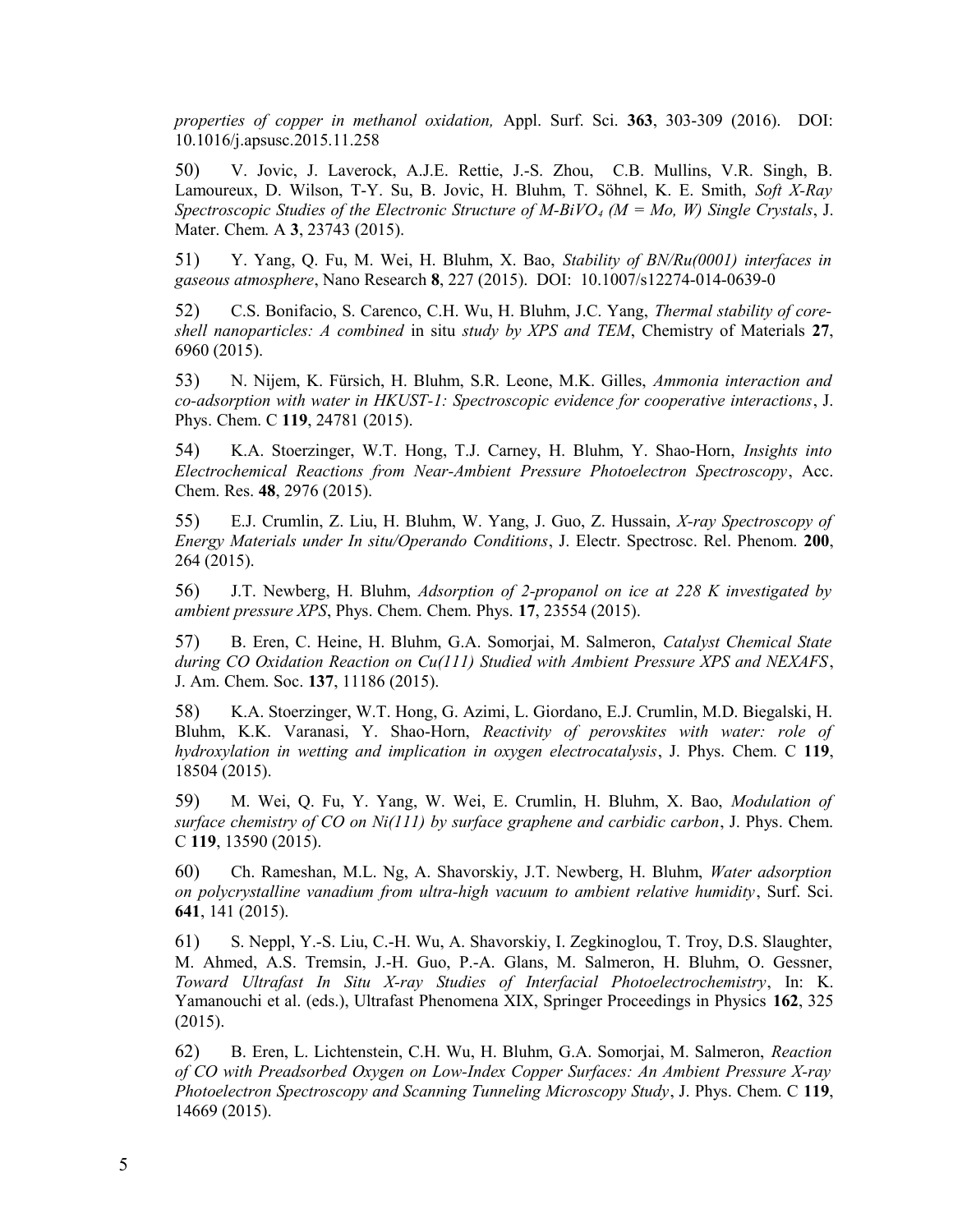63) M.L. Ng, A. Shavorskiy, Ch. Rameshan, A. Mikkelsen, E. Lundgren, A. Preobrajenski, H. Bluhm, *Reversible modification of the structural and electronic properties of boron nitride monolayers by CO intercalation*, ChemPhysChem **16**, 923 (2015).

64) O. Karslıoğlu, S. Nemsak, I. Zegkinoglou, A. Shavorskiy, M. Hartl, F. Salmassi, E.M. Gullikson, M.L. Ng, Ch. Rameshan, B. Rude, D. Bianculli, A.A. Cordones, S. Axnanda, E.J. Crumlin, P.N. Ross, C.M. Schneider, Z. Hussain, Z. Liu, C.S. Fadley, H. Bluhm, *Aqueous Solution/Metal Interfaces Investigated in operando by Photoelectron Spectroscopy*, Faraday Discussions **180**, 35 (2015).

65) S. Carenco, C.-H. Wu, A. Shavorskiy, H. Bluhm, M. Salmeron, *Synthesis and Structural Evolution of Nickel-Cobalt Nanoparticles under H2 and CO2*, Small **11**, 3045 (2015).

66) M. Lampimäki, S. Schreiber, V. Zelenay, A. Krepelová, M. Birrer, S. Axnanda, B. Mao, Z. Liu, H. Bluhm, M. Ammann, *Exploring the environmental photochemistry of the TiO2(110) surface by ambient pressure XPS*, J. Phys. Chem. C **119**, 7076 (2015).

67) T. Arion, S. Neppl, F. Roth, A. Shavorskiy, H. Bluhm, Z. Hussain, O. Gessner, W. Eberhardt, *Site-specific probing of the charge transfer in organic photovoltaics with picosecond time resolution*, Appl. Phys. Lett. **106,** 121602 (2015).

68) A. Dong, Q. Fu, M. Wei, Y. Liu, Y. Ning, F. Yang, H. Bluhm, X. Bao, *Facile oxygen intercalation between full layer graphene and Ru(0001) under ambient conditions*, Surf. Sci. **634**, 37 (2015).

69) D.N. Mueller, M.L. Machala, H. Bluhm, W.C. Chueh, *Surface lattice oxygen redox active in substituted lanthanum iron perovskite-oxide electrocatalysts observed in-operando*, Nat. Comm. **6**, 6097 (2015).

70) X. Du, B.T. Flynn, J.R. Motley, W.F. Stickle, H. Bluhm, G.S. Herman, *Role of Self-Assembled Monolayers on Improved Electrical Stability of Amorphous In-Ga-Zn-O Thin-Film Transistors*, ECS Journal of Solid State Science and Technology **3**, Q3045 (2014).

71) Yang, Y., Q. Fu, M. Wei, H. Bluhm, X. Bao, *Stability of BN/metal interfaces in gaseous atmosphere*, Nano Research **8**, 227 (2014). DOI:10.1007/s12274-014-0639-0

72) D.E. Starr, H. Bluhm, *Investigating CO adsorption on PtRu/Ru(0001) near surface alloys with ambient pressure photoelectron spectroscopy*, J. Phys. Chem. C **118**, 29209 (2014).

73) K.A. Perrine, A.M. Margarella, M.H.C. Van Spyk, B. Winter, M. Faubel, H. Bluhm, J.C. Hemminger, *Characterization of the acetonitrile aqueous solution/vapor interface by liquid-jet X-ray photoelectron spectroscopy*, J. Phys. Chem. C **118**, 29378 (2014).

74) A. Shavorskiy, K. Müller, J.T. Newberg, D.E. Starr, H. Bluhm, *Hydroxylation of ultrathin Al2O3/NiAl(110) films at environmental humidity*, J. Phys. Chem. C **118**, 29340 (2014).

75) S. Neppl, A. Shavorskiy, I. Zegkinoglou, M. Fraund, D.S. Slaughter, T Troy, M.P. Ziemkiewicz, M. Ahmed, S. Gul, B. Rude, J.Z. Zhang, A.S. Tremsin, P.-A. Glans, Y.-S. Liu, C.H. Wu, J. Guo, M. Salmeron, H. Bluhm, O. Gessner, *Capturing interfacial photoelectrochemical dynamics with picosecond time-resolved X-ray photoelectron spectroscopy*, Faraday Discuss. **171**, 219 (2014).

76) Y. Yao, Q. Fu, Y. Zhang, X. Weng, H. Li, M. Chen, L. Jin, A. Dong, R. Mu, P. Jiang, L. Liu, H. Bluhm, Z. Liu, S.B Zhang, X. Bao, *Graphene cover-promoted metal catalyzed reactions*, PNAS **111**, 17023 (2014).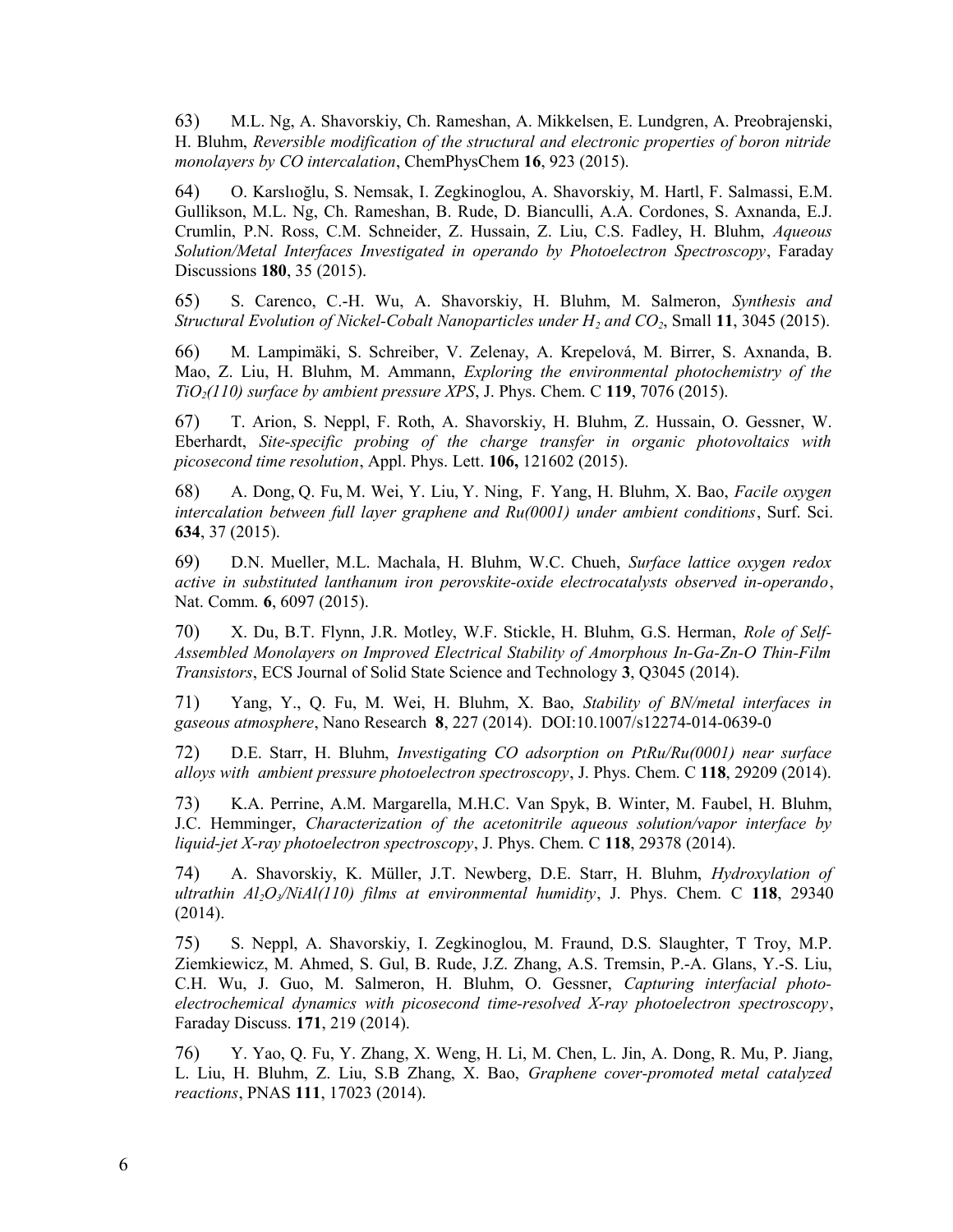77) S. Nemšák, A. Shavorskiy, O. Karslioglu, I. Zegkinoglou, P.K. Greene, E.C. Burks, K. Liu, A. Rattanachata, C.S. Conlon, A. Keqi, F. Salmassi, E.M. Gullikson, S.-H. Yang, H. Bluhm, C.S. Fadley, *Chemical-state resolved concentration profiles with sub-nm accuracy at solid/gas and solid/liquid interfaces from standing-wave ambient-pressure photoemission*, Nat. Comm. **5**, 5441 (2014).

78) A. Shavorskiy, S. Neppl, D.S. Slaughter, J.P. Cryan, K.R. Siefermann, F. Weise, M.-F. Lin, C. Bacellar, M.P. Ziemkiewicz, I. Zegkinoglou, M.W. Fraund, C. Khurmi, M.P. Hertlein, T.W. Wright, N. Huse, R.W. Schoenlein, T. Tyliszczak, G. Coslovich, J. Robinson, R.A. Kaindl, B.S. Rude, A. Ölsner, S. Mähl, H. Bluhm, O. Gessner, *Sub-Nanosecond Time-Resolved Ambient-Pressure X-ray Photoelectron Spectroscopy Setup for Pulsed and Constant Wave Xray Light Sources*, Rev. Sci. Instrum. **85**, 093102 (2014).

79) J.H. Frank, A. Shavorskiy, H. Bluhm, B. Coriton, E. Huang, D.L. Osborn, *In situ soft X-ray absorption spectroscopy of flames*, Appl. Phys. B **117**, 493 (2014).

80) K.F. McCarty, M. Monti, S. Nie, D.A. Siegel, E. Starodub, F. El Gabaly, A.H. McDaniel, A. Shavorskiy, T. Tyliszczak, H. Bluhm, N.C. Bartelt, J. de la Figuera, *Oxidation of Magnetite (100) to Hematite Observed by In-situ Spectroscopy and Microscopy*, J. Phys. Chem. C **118**, 19768 (2014).

81) S.A. Tenney, D. Lu, F. He, N. Levy, U.G.E. Perera, D.E. Starr, K. Müller, H. Bluhm, P. Sutter, *Key structure-property relationships in CO2 capture by supported alkanolamines*, J. Phys. Chem. C **118**, 19252 (2014).

82) K.A. Stoerzinger, W.T. Hong, E.J. Crumlin, H. Bluhm, M.D. Biegalski, Y. Shao-Horn, *Water reactivity on the LaCoO3 (001) surface: An ambient pressure X-ray photoelectron spectroscopy study*, J. Phys. Chem. C **118**, 19733 (2014).

83) N. Nijem, H. Bluhm, M.L. Ng, M. Kunz, S.R. Leone, M.K. Gilles, *Cu1+ in HKUST-1: selective nitric oxide adsorption in the presence of water*, Chem. Comm. **50**, 10144 (2014).

84) D.J. Miller, H. Sanchez Casalongue, H. Bluhm, H. Ogasawara, A. Nilsson, S. Kaya, *Different reactivity of the various platinum oxides and chemisorbed oxygen in CO oxidation on Pt(111)*, J. Am. Chem. Soc. **136**, 6340 (2014).

85) L. Jin, Q. Fu, A. Dong, Y. Ning, Z. Wang, H. Bluhm, X. Bao, *Surface chemistry of CO on Ru(0001) under the confinement of graphene cover*, J. Phys. Chem. C **118**, 12391 (2014).

86) K.R. Siefermann, C.D. Pemmaraju, S. Neppl, A. Shavorskiy, A.A. Cordones, Josh Vura-Weis, D.S. Slaughter, F.P. Sturm, F. Weise1, H. Bluhm, M.L. Strader, H. Cho, M.-F. Lin, C. Bacellar, C. Khurmi, J. Guo, G. Coslovich, J.S. Robinson, R.A. Kaindl, R.W. Schoenlein, A. Belkacem, D.M. Neumark, S.R. Leone, D. Nordlund, H. Ogasawara, O. Krupin, J.J. Turner, W.F. Schlotter, M.R. Holmes, M. Messerschmidt, M.P. Minitti, S. Gul, J.Z. Zhang, N. Huse, D. Prendergast, O. Gessner, *Atomic scale perspective of ultrafast charge transfer at a dyesemiconductor interface*, J. Phys. Chem. Lett. **5**, 2753 (2014).

87) T. Bartels-Rausch, H.-W. Jacobi, T.F. Kahan, J.L. Thomas, E.S. Thomson, J.P.D. Abbatt, M. Ammann, J.R. Blackford, H. Bluhm, C. Boxe, F. Domine, M.M. Frey, I. Gladich, M.I. Guzmán, D. Heger, Th. Huthwelker, P. Klán, W.F. Kuhs, M.H. Kuo, S. Maus, S.G. Moussa, V.F. McNeill, J.T. Newberg, J.B.C. Pettersson, M. Roeselová, J.R. Sodeau, *A review of air–ice chemical and physical interactions (AICI): liquids, quasi-liquids, and solids in snow*, Atmos. Chem. Phys. Discuss. **14**, 1 (2014).

88) E.J. Crumlin, H. Bluhm, Z. Liu, *In situ investigation of electrochemical devices using ambient pressure photoelectron spectroscopy*, J. Electr. Spectrosc. Rel Phenom. **190**, 84 (2013).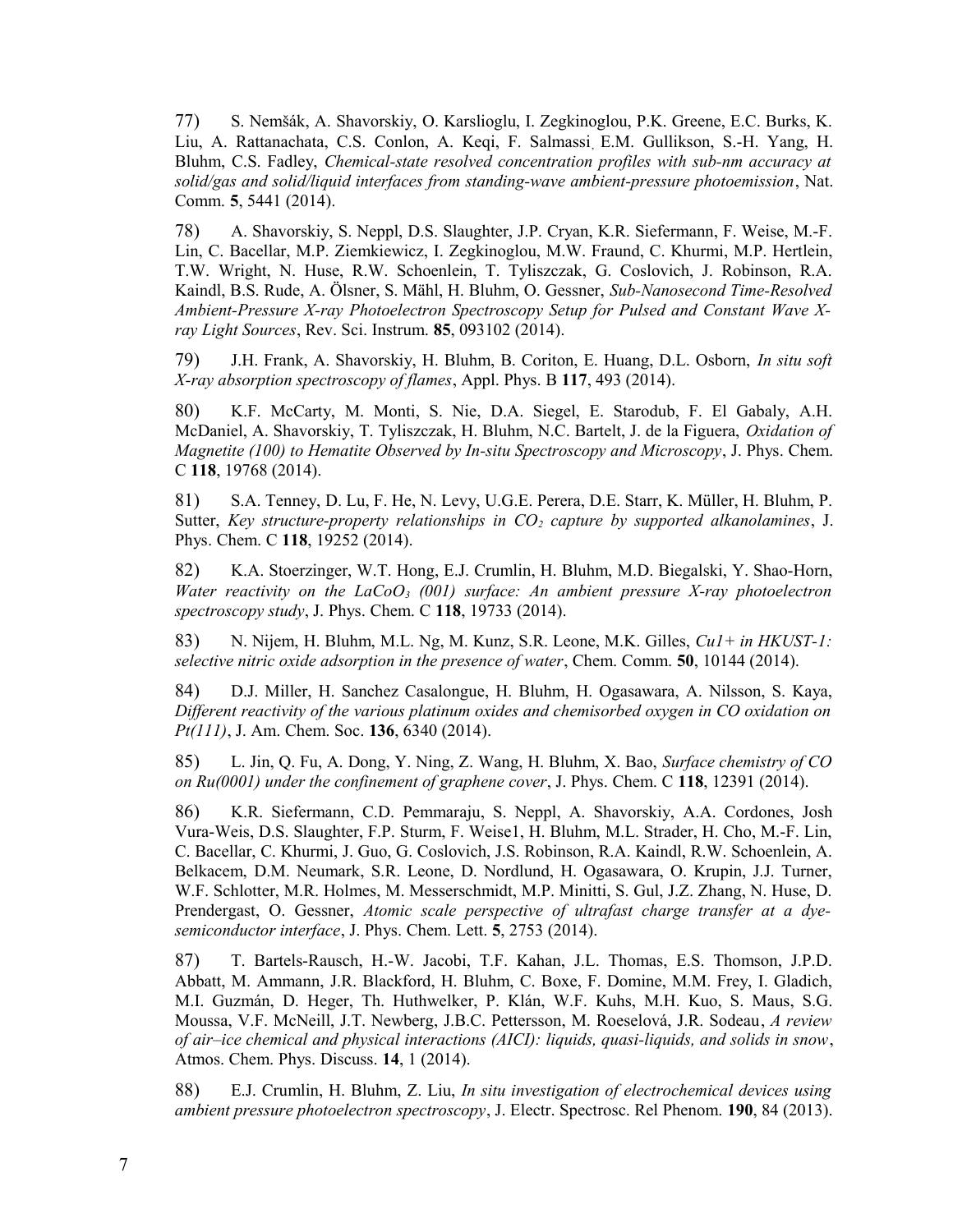89) Z. Feng, E.J. Crumlin, W.T. Hong, D. Lee, E. Mutoro, M.D. Biegalski, H. Zhou, H. Bluhm, H.M. Christen, Y. Shao-Horn, *In Situ Studies of Temperature-Dependent Surface Structure and Chemistry of Single-Crystalline (001)-Oriented La1-xSrxCoO3-δ Perovskite Thin Films*, J. Phys. Chem. Lett. **4**, 1512 (2013).

90) E.J. Crumlin, E. Mutoro, Z. Liu, M.D. Biegalski, W.T. Hong, H.M. Christen, H. Bluhm, Y. Shao-Horn, *In situ ambient pressure X-ray photoelectron spectroscopy of cobalt perovskite surfaces under cathodic polarization at high temperatures*, J. Phys. Chem. C **117**, 16087 (2013).

91) M. Lampimäki, V. Zelenay, A. Křepelová, Z. Liu, R. Chang, H. Bluhm, M. Ammann, *Ozone induced band bending on metal oxide surfaces studied under environmental conditions*, ChemPhysChem. **14**, 2419 (2013).

92) C. Zhang, M.E. Grass, Y. Yu, C. Dejoie, W. Ding, K. Gaskell, N. Jabeen, Y.P. Hong, A. Shavorskiy, H. Bluhm, W.-X. Li, G.S. Jackson, Z. Hussain, Z. Liu, B.W. Eichhorn, *Mechanistic Studies of Water Electrolysis and Hydrogen Electro-Oxidation on High Temperature Ceria-Based Solid Oxide Electrochemical Cells*, J. Am. Chem. Soc. **135, 11572** (2013). DOI: 10.1021/ja402604u

93) A. Shavorskiy, H. Bluhm, *Ambient pressure X-ray photoelectron spectroscopy*, In: "Handbook of Heterogeneous Catalysts for Clean Technology - Design, Analysis and Application", K. Wilson, A. Lee (Eds.), Wiley - VCH, Weinheim, Germany (2013), pp. 435- 466.

94) A.H. McDaniel, W.C. Chueh, A. Shavorskiy, T. Tyliszczak, H. Bluhm, K.F. McCarty, F. El Gabaly, *Probing surface and bulk states of cathode materials with synchrotron-based soft X-rays in a functioning solid oxide fuel cell*, Electrochemical Society Transactions **58**, 47 (2013).

95) D.E. Starr, Z. Liu, M. Hävecker, A. Knop-Gericke, H. Bluhm, *Investigation of solid/vapor interfaces using ambient pressure X-ray photoelectron spectroscopy*, Chem. Soc. Rev. **42**, 5833 (2013).

96) S. Carenco, A. Tuxen, M. Chintapalli, E. Pach, C. Escudero, T.D. Ewers, P. Jiang, F. Borondics, G. Thornton, A.P. Alivisatos, H. Bluhm, Z. Liu, J. Guo, M. Salmeron, *De-alloying of Cobalt from CuCo Nanoparticles under Syngas Exposure*, J. Phys. Chem. C **117**, 6259 (2013).

97) F. El Gabaly, K.F. McCarty, H. Bluhm, A.H. McDaniel, *Oxidation stages of Ni electrodes in solid oxide fuel cell environments*, Phys. Chem. Chem. Phys. **15**, 8334 (2013).

98) D.E. Starr, H. Bluhm, Z. Liu, A. Knop-Gericke, M. Hävecker, *Application of Ambient Pressure X-ray Photoelectron Spectroscopy for the In-situ Investigation of Heterogeneous Catalytic Reactions*, "*In-situ* Characterization of Heterogeneous Catalysts", J.A. Rodriguez, J.C. Hanson, P.J. Chupas (Eds.), John Wiley & Sons, Inc., NY, pp. 315-344 (2013).

99) T. Kendelewicz, S. Kaya, J.T. Newberg, H. Bluhm, N. Mulakaluri, W. Moritz, M. Scheffler, A. Nilsson, R. Pentcheva, G.E. Brown, Jr., *X-ray photoemission and density functional theory study of the interaction of water vapor with the Fe3O4(001) surface at nearambient conditions*, J. Phys. Chem. C **117**, 2719 (2013).

100) O. Rosseler, M. Sleiman, V. Nahuel Montesinos, A. Shavorskiy, V. Keller, N. Keller, M.I. Litter, H. Bluhm, M. Salmeron, H. Destaillats, *Chemistry of NOx on TiO2 surfaces studied by ambient pressure XPS: products, effect of UV irradiation, water and coadsorbed potassium*, J. Phys. Chem. Lett. **4**, 536 (2013).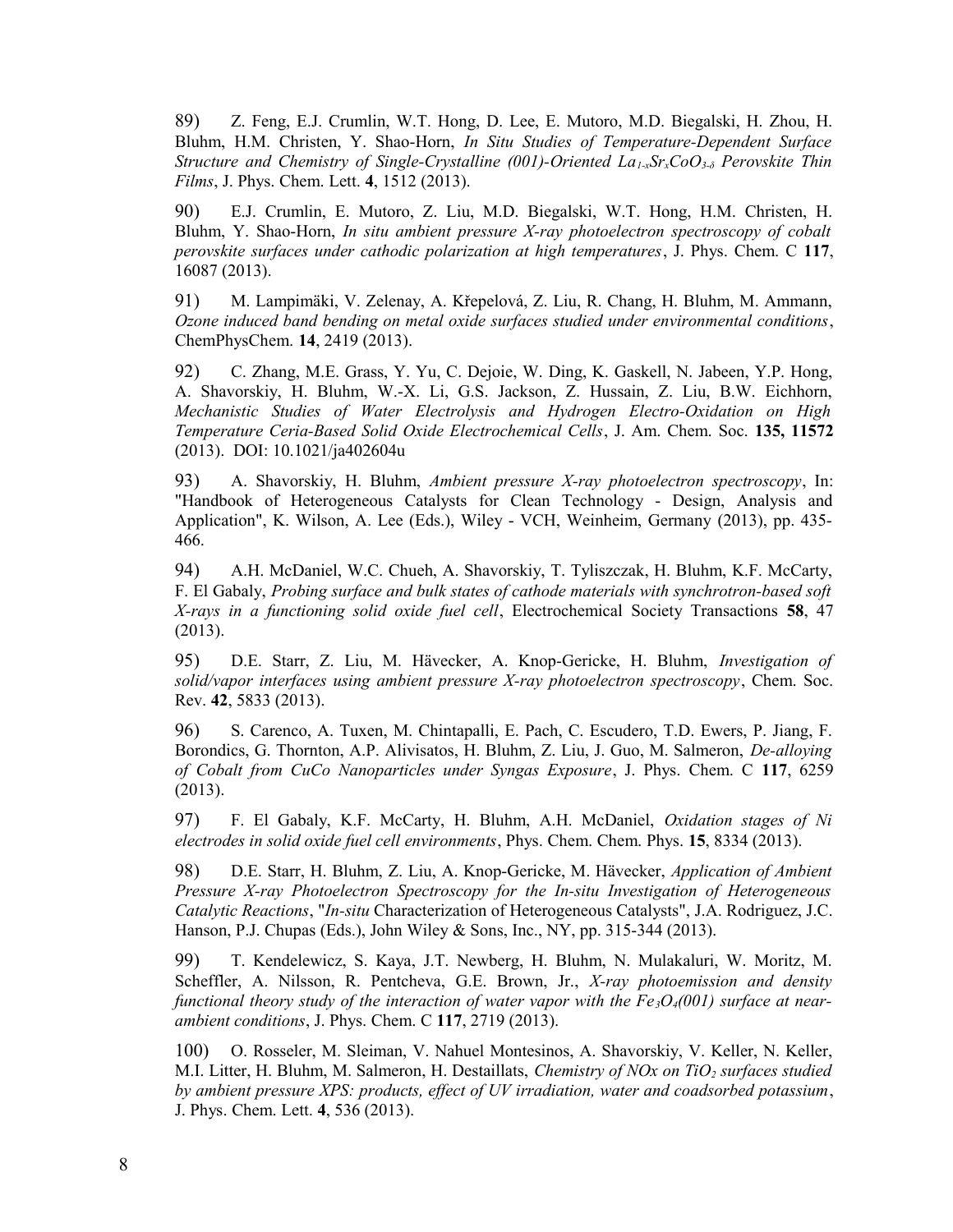101) A. Krepelová, Th. Bartels-Rausch, M.A. Brown, H. Bluhm, M. Ammann, *The adsorption of acetic acid on ice studied by ambient pressure XPS and partial electron yield NEXAFS at 230-240 K*, J. Phys. Chem. A **117**, 401 (2013).

102) S. Kaya, S. Yamamoto, J.T. Newberg, H. Bluhm, H. Ogasawara, T. Kendelewicz, G.E. Brown, Jr., L.G.M. Pettersson, A. Nilsson, *High density liquid like structures in thin water films on BaF2(111) under ambient conditions*, Sci. Rep. **3**, 1074 (2013).

103) P. Jiang, D. Prendergast, F. Borondics, S. Porsgaard, L. Giovanetti, E Pach, J.T. Newberg, H. Bluhm, F. Besenbacher, M. Salmeron, *Experimental and theoretical investigation of the electronic structure of Cu2O and CuO thin films on Cu(110) using x-ray photoelectron and absorption spectroscopy*, J. Chem. Phys. **138**, 024704 (2013).

104) D.E. Starr, H. Bluhm, *CO adsorption and dissociation on Ru(0001) at elevated pressures*, Surf. Sci. **608**, 241 (2013).

105) A. Shavorskiy, T. Eralp, K. Schulte, H. Bluhm, G. Held, *Surface chemistry of glycine on Pt(111) in different aqueous environments*, Surf. Sci. **607**, 10 (2013).

106) T. Bartels-Rausch, H.-W. Jacobi, T.F. Kahan, J.L. Thomas, E.S. Thomson, J.P.D. Abbatt, M. Ammann, J.R. Blackford, H. Bluhm, C. Boxe, F. Domine, M.M. Frey, I. Gladich, M.I. Guzmán, D. Heger, Th. Huthwelker, P. Klán, W.F. Kuhs, M.H. Kuo, S. Maus, S.G. Moussa, V.F. McNeill, J.T. Newberg, J.B.C. Pettersson, M. Roeselová, J.R. Sodeau, *Relationship between snow microstructure and physical and chemical processes*, Atmos. Chem. Phys. Discuss. **12**, 30409 (2012).

107) C. Zhang, M.E. Grass, Y. Yu, K.J. Gaskell, S.C. DeCaluwe, G.S. Jackson, Z. Hussain, H. Bluhm, Z. Liu, B.W. Eichhorn, *Multi-element activity mapping and potential mapping in solid oxide electrochemical cells through the use of in operando XPS*, ACS Catalysis **2**, 2297 (2012).

108) F. El Gabaly, A.H. McDaniel, M.E. Grass, W. Chueh, H. Bluhm, Z. Liu, K.F. McCarty, *Eletrochemical intermediate species and reaction pathway in H2 oxidation on solid electrolytes*, Chem. Comm. **48**, 8338 (2012).

109) W.C. Chueh, A.H. McDaniel, M.E. Grass, Y. Hao, N. Jabeen, Z. Liu, S.M. Haile, K.F. McCarty, H. Bluhm, F. El Gabaly, *Highly enhanced concentration and stability of reactive Ce3+ on doped CeO2 surface revealed in operando*, Chemistry of Materials **24**, 1876 (2012).

110) O. Balmes, A. Resta, D. Wermeille, R. Felici, M.E. Messing, K. Deppert, Z. Liu, M.E. Grass, H. Bluhm, R. Van Rjin, J.W.M. Frenken, R. Westerström, S.E.J. Blomberg, J.N. Andersen, J. Gustafson, E. Lundgren, *Bridging the material gap: Reversible formation of a PdCx phase on Pd nanoparticles upon CO and O2 exposure*, Phys. Chem. Chem. Phys. **14**, 4796 (2012).

111) M.H. Cheng, K.M. Callahan, A.M. Margarella, D.J. Tobias, J.C. Hemminger, H. Bluhm, M.J. Krisch, *Ambient Pressure X-ray Photoelectron Spectroscopy and Molecular Dynamics Simulation Studies of Liquid/Vapor Interfaces of Aqueous NaCl, RbCl, and RbBr Solutions*, J. Phys. Chem. C **116**, 4545 (2012).

112) E.J. Crumlin, E. Mutoro, Z. Liu, M.E. Grass, M.D. Biegalski, Y.-L. Lee, D. Morgan, H.M. Christen, H. Bluhm, Y. Shao-Horn, *Surface Strontium Enrichment on Highly Active Perovskites for Oxygen Electrocatalysis in Solid Oxide Fuel Cells*, [Energy Environ. Sci.](http://pubs.rsc.org/en/journals/journal/ee) **5**, 6081 (2012).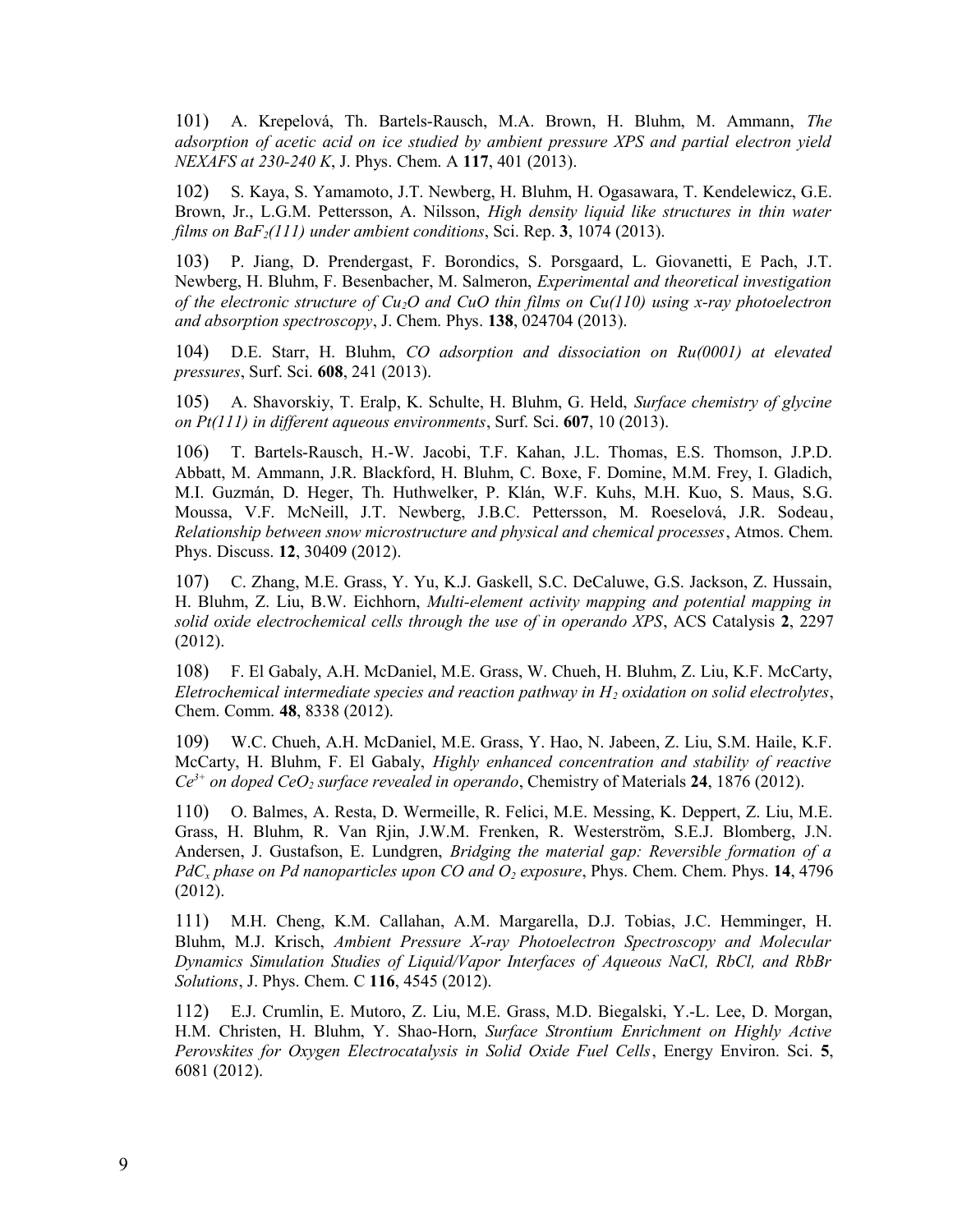113) D.R. Butcher, M.E. Grass, Z. Zeng, F. Aksoy, H. Bluhm, G.A. Somorjai, W.-X. Li, B.S. Mun, Z. Liu, *In-situ Oxidation Study of Pt(110) and its Interaction with CO*, J. Am. Chem. Soc. **133**, 20319 (2011).

114) H. Bluhm, *X-ray photoelectron spectroscopy (XPS) for in situ characterization of thin film growth*, In: "In situ characterization of thin film growth", G. Koster, G. Rijnders (Eds.), Woodhead Publishing Ltd, Cambridge, UK (2011), pp. 75-98.

115) D.E. Starr, D. Pan, J.T. Newberg, M. Ammann, E.G. Wang, A. Michaelidis, H. Bluhm, *Acetone adsorption on ice investigated by X-ray spectroscopy and density functional theory*, Phys. Chem. Chem. Phys. **13**, 19988 (2011).

116) D. J. Miller, H. Öberg, S. Kaya, H. Sanchez Casalongue, D. Friebel, T. Anniyev, H. Ogasawara, H. Bluhm, L. G. M. Pettersson, A. Nilsson, *Oxidation of Pt(111) under nearambient conditions*, Phys. Rev. Lett. **107**, 195502 (2011).

117) L.R. Merte, J. Knudsen, F.M. Eichhorn, S. Porsgaard, H. Zeuthen, L.C. Grabow, E. Lægsgaard, H. Bluhm, M. Salmeron, M. Mavrikakis, F. Besenbacher, *CO-induced embedding of Pt adatoms in a partially-reduced FeOx film on Pt(111)*, J. Am. Chem. Soc. **133**, 10692 (2011).

118) J.T. Newberg, D.E. Starr, S. Porsgaard, S. Yamamoto, S. Kaya, E.R. Mysak, T. Kendelewicz, M. Salmeron, G.E. Brown, Jr., A. Nilsson, H. Bluhm, *Auto-catalytic surface hydroxylation of MgO(100) terrace sites observed under ambient conditions*, J. Phys. Chem. C **115**, 12864 (2011).

119) K. Arima, H. Bluhm, M. Salmeron, *In situ Observation of Deliquesced Droplets of Alkali Halide Nanocrystals: Investigation of Ion Segregation in Droplets for Environmental Science*, J. Surf. Sci. Soc. Japan **32**, 368 (2011). *(in Japanese)*

120) R. Westerström, M.E. Messing, S. Blomberg, A. Hellman, H. Grönbeck, J. Gustafson, N.M. Martin, O. Balmes, R. van Rijn, J.N. Andersen, K. Deppert, H. Bluhm, Z. Liu, M.E. Grass, M. Hävecker, E. Lundgren, *Oxidation and reduction of Pd(100) and aerosol-deposited Pd nanoparticles*, Phys. Rev. B **83**, 115440 (2011).

121) A. Shavorskiy, F. Aksoy, M. Grass, Z. Liu, H. Bluhm, G. Held, *A Step toward the Wet Surface Chemistry of Glycine and Alanine on Cu{110}: Destabilization and Decomposition in the Presence of Near-Ambient Water Vapor*, J. Am. Chem. Soc. **133**, 6659 (2011).

122) E.R. Mysak, J.D. Smith, J.T. Newberg, P.D. Ashby, K.R. Wilson, H. Bluhm, *Competitive Reaction Pathways for Functionalization and Volatilization in the Heterogeneous Oxidation of Coronene Thin Films by Hydroxyl Radicals and Ozone*, Phys. Chem. Chem. Phys. **13**, 7554 (2011).

123) S. Porsgaard, P. Jiang, S. Borondics, S. Wendt, H. Bluhm, F.Besenbacher, M. Salmeron, *Charge State of Au Nanoparticles Supported on TiO2 at 1 Torr O2 Pressure*, Ang. Chem. Int. Ed. **50**, 2266 (2011).

124) E. de Smit, M.M. van Schooneveld, F. Cinquini, H. Bluhm, Ph. Sautet, F.M.F. de Groot, B.M. Weckhuysen, *On the Size Dependence of the Surface Chemistry of Iron Oxide in Reactive Gas Atmospheres*, Angew. Chem. Int. Ed. **50**, 1584 (2011).

125) J.H. Kroll, N.M. Donahue, J.L. Jimenez, S.H. Kessler, M.R. Canagaratna, K.R. Wilson, K.E. Altieri, L.R. Mazzoleni, A.S. Wozniak, H. Bluhm, E.R. Mysak, J.D. Smith, C.E. Kolb, D.R. Worsnop, *Carbon oxidation state as a metric for describing the chemistry of atmospheric organic aerosol*, Nature Chemistry **3**, 331 (2011).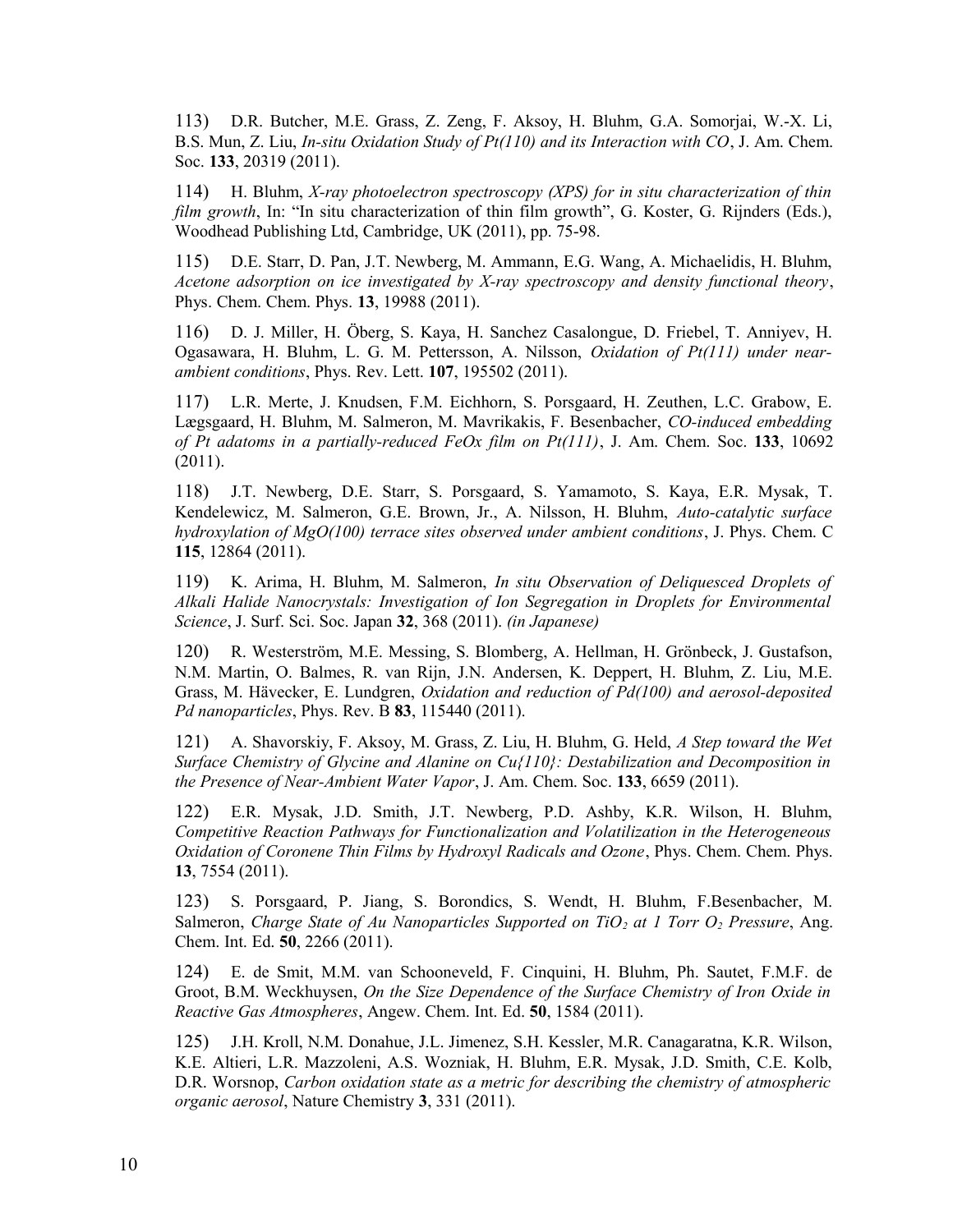126) K.R. Wilson, H. Bluhm, M. Ahmed, *Aerosol photoemission*, In: "Fundamentals and Applications in Aerosol Spectroscopy", R. Signorell, J.P. Reid (Eds.), CRC Press, Boca Raton (2011), pp. 367-399.

127) J.T. Newberg, D.E. Starr, S. Porsgaard, S. Yamamoto, S. Kaya, E.R. Mysak, T. Kendelewicz, M. Salmeron, G.E. Brown, Jr., A. Nilsson, H. Bluhm, *Formation of hydroxyl and water layers on MgO films studied with ambient pressure XPS*, Surf. Sci. **605**, 89 (2011).

128) A. Krepelová, T. Huthwelker, H. Bluhm, M. Ammann, *Surface chemical properties of eutectic and frozen NaCl solutions probed by XPS and NEXAFS*, Chem. Phys. Chem. **11**, 3859 (2010).

129) S.C. DeCaluwe, M.E. Grass, C. Zhang, F. El Gabaly, H. Bluhm, Z. Liu, G.S. Jackson, A.H. McDaniel, K.F. McCarty, R.L. Farrow, M.A. Linne, Z. Hussain, B.W. Eichhorn, *In situ characterization of ceria oxidation states in high-temperature electrochemical cells with ambient pressure XPS*, J. Phys. Chem. C **114**, 19853 (2010).

130) K. Arima, P. Jiang, X. Deng, H. Bluhm, M. Salmeron, *Water adsorption, solvation and deliquescence of alkali halide thin films on SiO2 studied using ambient pressure photoelectron spectroscopy*, J. Phys. Chem. C **114**, 14900 (2010).

131) J.A. Whaley, A.H. McDaniel, F. El Gabaly, R.L. Farrow, M.E. Grass, Z. Hussain, Z. Liu, M.A. Linne, H. Bluhm, K.F. McCarty, *Fixture for in situ and in operando characterization of electrochemical devices in traditional vacuum systems*, Rev. Sci. Instrum. **81**, 086104 (2010).

132) F. El Gabaly, A.H. McDaniel, M.E. Grass, Z. Liu, H. Bluhm, M.A. Linne, Z. Hussain, R.L. Farrow, K.F. McCarty, *Measuring individual overpotentials in an operating solid-oxide electrochemical cell*, Phys. Chem. Chem. Phys. **12**, 12138 (2010).

133) C. Zhang, M.E. Grass, A.H. McDaniel, S.C. DeCaluwe, F. El Gabali, Z. Liu, K.F. McCarty, R.L. Farrow, M.A. Linne, Z. Hussain, G.S. Jackson, H. Bluhm, B.W. Eichhorn, *Measuring fundamental properties in operating solid oxide electrochemical cells by using in situ X-ray photoelectron spectroscopy*, Nature Materials **9**, 944 (2010).

134) A. Krepelová, J.T. Newberg, T. Huthwelker, H. Bluhm, M. Ammann, *The nature of nitrate at the ice surface studied by XPS and NEXAFS*, Phys. Chem. Chem. Phys. **12**, 8870 (2010).

135) M.E. Messing, R. Westerström, B.O. Meuller, S.E.J. Blomberg, J. Gustafson, J.N. Andersen, E. Lundgren, R. Van Rijn, O. Balmers, H. Bluhm, K. Deppert, *Generation of Pt model catalyst nanoparticles by spark discharge*, J. Phys. Chem. C **114**, 9257 (2010).

136) F. Tao, S. Dag, L.-W. Wang, Z. Liu, D.R. Butcher, H. Bluhm, M. Salmeron, G.A. Somorjai, *Break-up of Pt catalyst surfaces by high CO coverage*, Science **327**, 850 (2010).

137) P. Jiang, S. Porsgaard, F. Borondics, M. Köber, A. Caballero, H. Bluhm, F. Besenbacher, M. Salmeron, *Room-temperature reaction of oxygen with gold: an in situ X-ray photoelectron spectroscopy investigation*, J. Am. Chem. Soc. **132**, 2858 (2010).

138) S. Yamamoto, T. Kendelewicz, J.T. Newberg, G. Ketteler, D.E. Starr, E.R. Mysak, K. Andersson, H. Ogasawara, H. Bluhm, M. Salmeron, G.E. Brown, Jr., A. Nilsson, *Water adsorption on*  $\alpha$ *-Fe* $\Omega$ <sub>3</sub> $(0001)$  *at near ambient conditions*, J. Phys. Chem. C 114, 2256 (2010).

139) E.R. Mysak, D.E. Starr, K.R. Wilson, H. Bluhm, *A combined aerodynamic lens/ambient pressure photoemission spectrometer for the on-stream analysis of aerosol surfaces*, Rev. Sci. Instrum. **81**, 016106 (2010).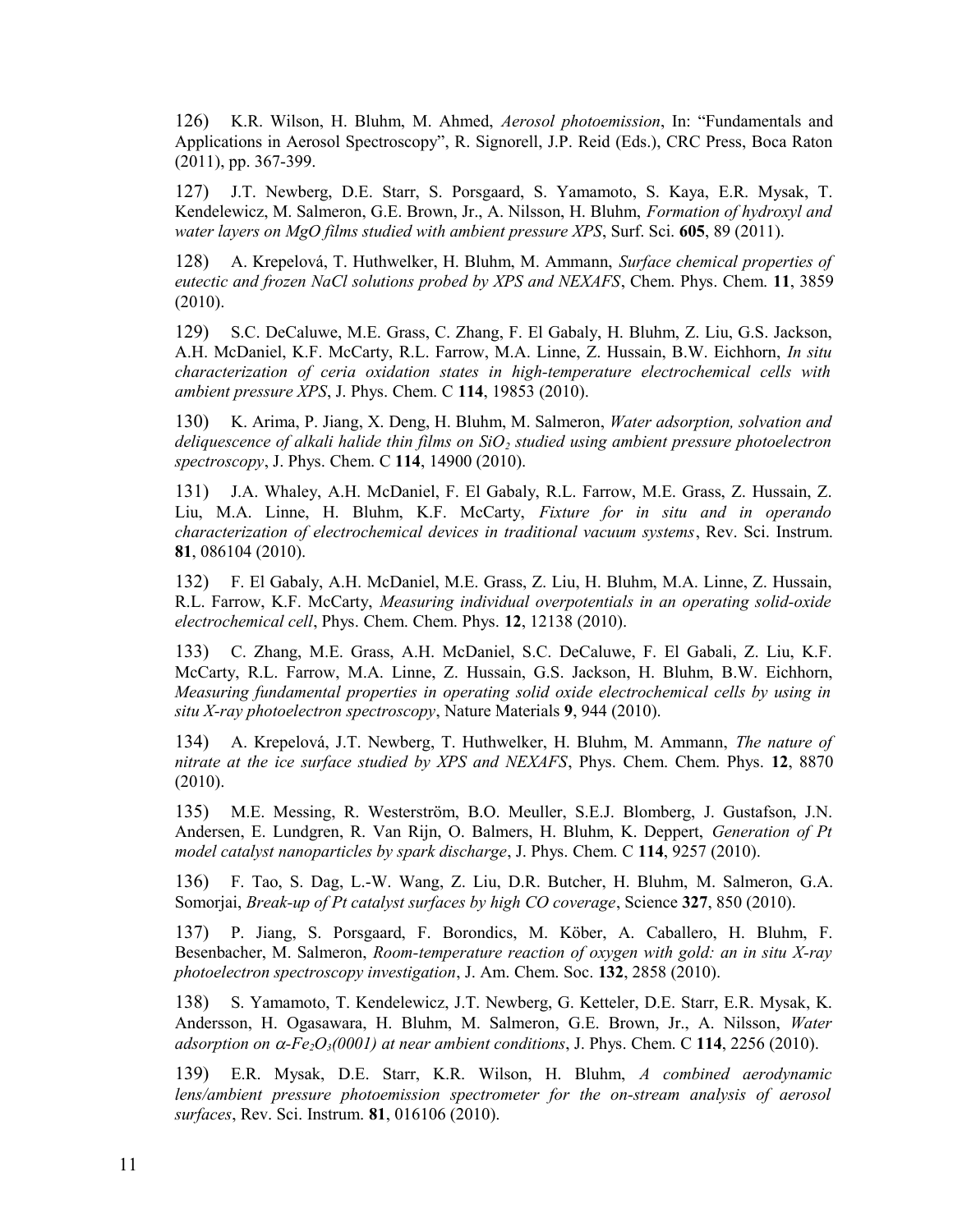140) H. Bluhm, *Photoelectron spectroscopy of surfaces under humid conditions*, J. Electron Spectrosc. Relat. Phenom. **177**, 71 (2010).

141) A.H. McDaniel, F. El Gabaly, E. Akhadov, R.L. Farrow, K.F. McCarty, M.A.Linne, S.C. Decaluwe, C. Zhang, B. Eichhorn, G.S. Jackson, Z. Liu, M. Grass, Z. Hussain, and H. Bluhm, *In-situ Investigation of SOFC Patterned Electrodes Using Ambient-Pressure X-ray Photoelectron Spectroscopy*, Electrochemical Society Transactions **25**, 335 (2009).

142) M.D. Baer, I-F.W. Kuo, H. Bluhm, S. Ghosal, *Interfacial behavior of perchlorate versus chloride ions in aqueous solutions*, J. Phys. Chem. B **113**, 15843 (2009).

143) R. Jribi, E. Barthel, H. Bluhm, M. Grunze, P. Koelsch, D. Verreault, E. Sondergård, *UV-irradiation suppresses adhesion on TiO2*, J. Phys. Chem. C **113**, 8273 (2009).

144) H. Bluhm, H.C. Siegmann, *Surface science with aerosols*, Surf. Sci. **603**, 1969 (2009).

145) D.E. Starr, Ch.D. Weis, S. Yamamoto, A. Nilsson, H. Bluhm, *NO2 adsorption on Ag(100) supported MgO(100) thin films: Controlling the adsorption state with film thickness*, J. Phys. Chem. C **113**, 7355 (2009).

146) S.C. DeCaluwe, G.S. Jackson, R.L. Farrow, A.H. McDaniel, F. El Gabaly, K.F. McCarty, M.A. Linne, H. Bluhm, J.T. Newberg, Z. Liu, and Z. Hussain, *In Situ XPS for Evaluating Ceria Oxidation States in SOFC Anodes*, Electrochemical Society Transactions **16**, 253 (2009).

147) D.F. Ogletree, H. Bluhm, E.L.D. Hebenstreit, M. Salmeron, *Photoelectron spectroscopy under ambient pressure and temperature conditions*, Nuclear Instruments and Methods A **601**, 151 (2009).

148) A. Knop-Gericke, E. Kleimenov, M. Hävecker, R. Blume, D. Teschner, S. Zafeiratos, R. Schlögl, V.I. Bukhtiyarov, V.V. Kaichev, I.V. Prosvirin, A.I. Nizovskii, H. Bluhm, A. Barinov, P. Dudin, M. Kiskinova, *High-pressure X-ray photoelectron spectroscopy: a tool to investigate heterogeneous catalytic processes*, In: B.C. Gates, H. Knözinger, eds: Advances in Catalysis, Vol. **52**, Burlington: Academic Press, 2009, pp. 213-272.

149) M. Salmeron, H. Bluhm, M. Tatarkhanov, G. Ketteler, T. Shimizu, A. Mugarza, X. Deng, T. Herranz, S. Yamamoto, A. Nilsson, *Water growth on metals and oxides: binding, dissociation and role of hydroxyl groups*, Faraday Disc. **141**, 221 (2009).

150) M.E. Grass, D. Butcher, Y. Zhang, Y. Li, H. Bluhm, K. Bratlie, T. Zhang, J.Y. Park, G.A. Somorjai, *Observation and size dependence of reactive oxide overlayer on Rh nanoparticles during CO oxidation by ambient pressure X-ray photoelectron spectroscopy*, Angew. Chem. Int. Ed. **47**, 8893 (2008).

151) S. Ghosal, M.A. Brown, M. Krisch, H. Bluhm, M. Salmeron, P. Jungwirth, J.C. Hemminger, *Ion partitioning at the liquid/vapor interface of multi-component alkali halide solutions – a model for sea salt aerosol*, J. Phys. Chem. A **112**, 12378 (2008).

152) X. Deng, A. Verdaguer, T. Herranz, Ch.D. Weiss, H. Bluhm, M. Salmeron, *Surface chemistry of Cu in the presence of CO2 and H2O*, Langmuir **24**, 9474 (2008

153) A. Verdaguer, J.J. Segura, J. Fraxedas, H. Bluhm, M. Salmeron*, Correlation between charge state of insulating NaCl surfaces and ionic mobility induced by water adsorption: a combined ambient pressure X-ray photoelectron spectroscopy and scanning force microscopy study*, J. Phys. Chem. C **112**, 16898 (2008).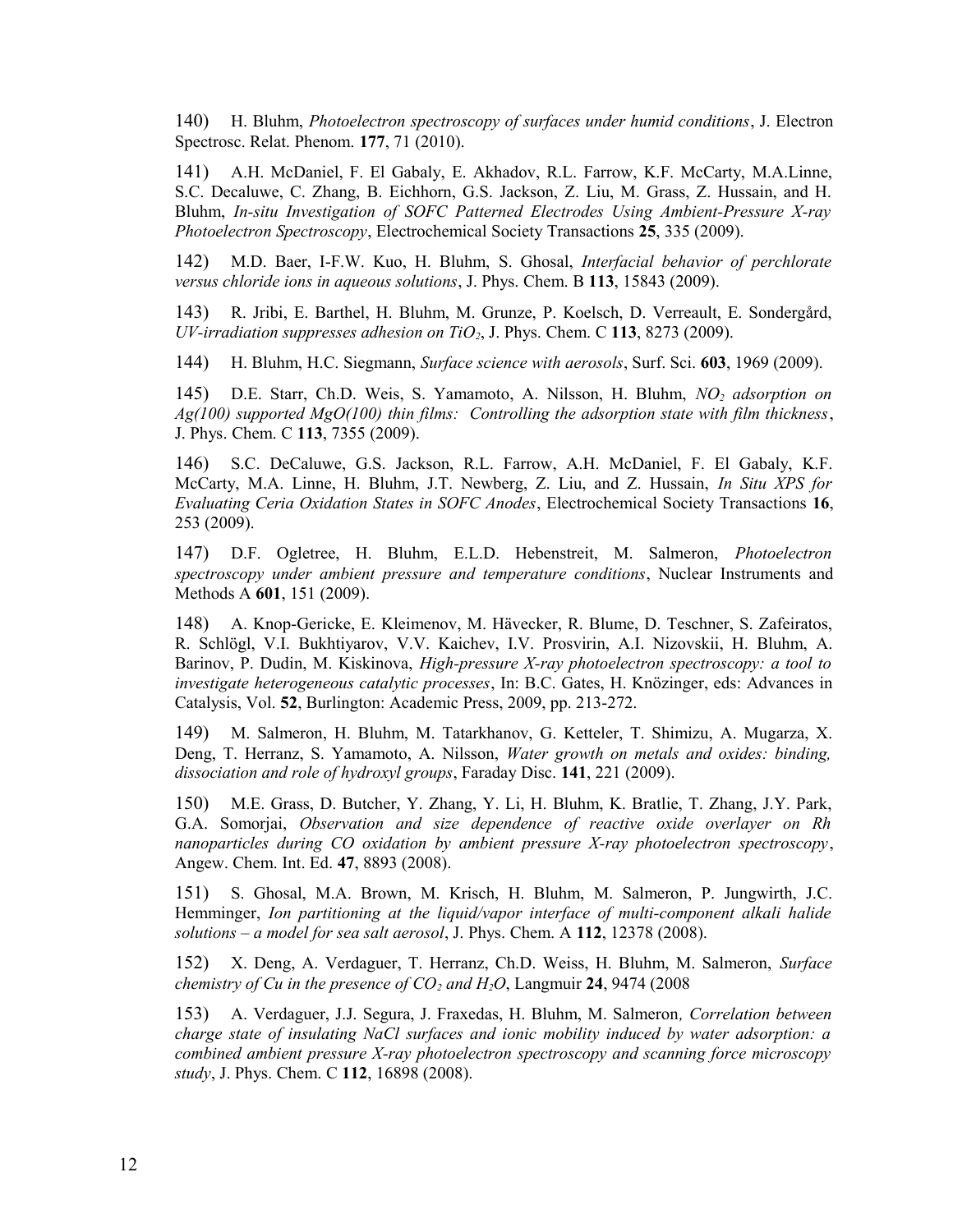154) S. Günther, A. Scheibe, H. Bluhm, M. Hävecker, E. Kleimenov, A. Knop-Gericke, R. Schlögl, R. Imbihl, *In situ X-ray photoelectron spectroscopy of catalytic ammonia oxidation over a Pt(533) surface*, J. Phys. Chem. C **112**, 15382 (2008).

155) M.A. Brown, R. D'Auria, I.-F.W. Kuo, M.J. Krisch D.E. Starr, H. Bluhm, D.J. Tobias, J.C. Hemminger, *Ion spatial distributions at the liquid-vapor interface of aqueous potassium fluoride*, Phys. Chem. Chem. Phys. **10**, 4778 (2008).

156) D. Nordlund, M. Odelius, H. Bluhm, H. Ogasawara, L.G.M. Pettersson, A. Nilsson, *Electronic structure effects in liquid water studied by photoelectron spectroscopy and density functional theory*, Chem. Phys. Lett. **460**, 86 (2008).

157) X. Deng, T. Herranz, Ch. Weis, H. Bluhm, M. Salmeron, *Adsorption of water on CuO<sup>2</sup> and Al2O3 thin films*, J. Phys. Chem. C **112**, 9668 (2008).

158) D.E. Starr, E.K. Wong. D.R. Worsnop, K.R. Wilson, H. Bluhm, *A combined droplet train and ambient pressure photoemission spectrometer for the investigation of liquid/vapor interfaces*, Phys. Chem. Chem. Phys. **10**, 3093 (2008).

159) K. Andersson, G. Ketteler, H. Bluhm, S. Yamamoto, H. Ogasawara, L.G.M. Pettersson, M. Salmeron, A. Nilsson, *Auto-catalytic water dissociation on Cu(110) at near ambient conditions*, J. Am. Chem. Soc. **130**, 2793 (2008).

160) S. Yamamoto, H. Bluhm, K. Andersson, G. Ketteler, H. Ogasawara, M. Salmeron, A. Nilsson, *In situ X-ray photoelectron spectroscopy of water on metals and oxides under ambient conditions,* J. Phys.: Condens. Matt. **20**, 184025 (2008).

161) G. Ketteler, P. Ashby, B.S. Mun, I. Ratera, H. Bluhm, B. Kasemo, M. Salmeron, *In situ photoelectron spectroscopy of water adsorption on model biomaterial surfaces,* J. Phys.: Condens. Matt. **20**, 184024 (2008).

162) H. Bluhm, M. Hävecker, A. Knop-Gericke, M. Kiskinova, R. Schlögl, M. Salmeron, *In situ photoemission studies of gas/solid interfaces at near atmospheric pressures*, MRS Bulletin **32**, 1022 (2007).

163) D. Nordlund, H. Ogasawara, H. Bluhm, O. Takahashi, M. Odelius, M. Nagasono, L.G.M. Pettersson, A. Nilsson, *Probing the electron delocalization in liquid water and ice at attosecond time scales*, Phys. Rev. Lett. **99**, 217406 (2007).

164) A. Verdaguer, Ch.D. Weis, G. Oncins, G. Ketteler, H. Bluhm, M. Salmeron, *Growth and structure of water on SiO2 films on Si investigated by Kelvin probe microscopy and in situ X-ray spectroscopies*, Langmuir **23**, 9699 (2007).

165) K. Andersson, G. Ketteler, H. Bluhm, S. Yamamoto, H. Ogasawara, L.G.M. Pettersson, M. Salmeron, A. Nilsson, *Bridging the Pressure Gap in Water and Hydroxyl Chemistry on Metal Surfaces: The Cu(110) Case*, J. Phys. Chem. C **111**, 14493 (2007).

166) M. Krisch, R. D'Auria, M.A. Brown, D.J. Tobias, J.C. Hemminger, M. Ammann, D.E. Starr, H. Bluhm, *The effect of an organic surfactant on the liquid-vapor interface of an electrolyte solution*, J. Phys. Chem. C **111**, 13497 (2007).

167) G. Ketteler, S. Yamamoto, H. Bluhm, K. Andersson, D.E. Starr, D.F. Ogletree, H. Ogasawara, A. Nilsson, M. Salmeron, *The nature of water nucleation on TiO2(110) surfaces revealed by ambient pressure X-ray photoelectron spectroscopy*, J. Phys. Chem. C **111**, 8278 (2007).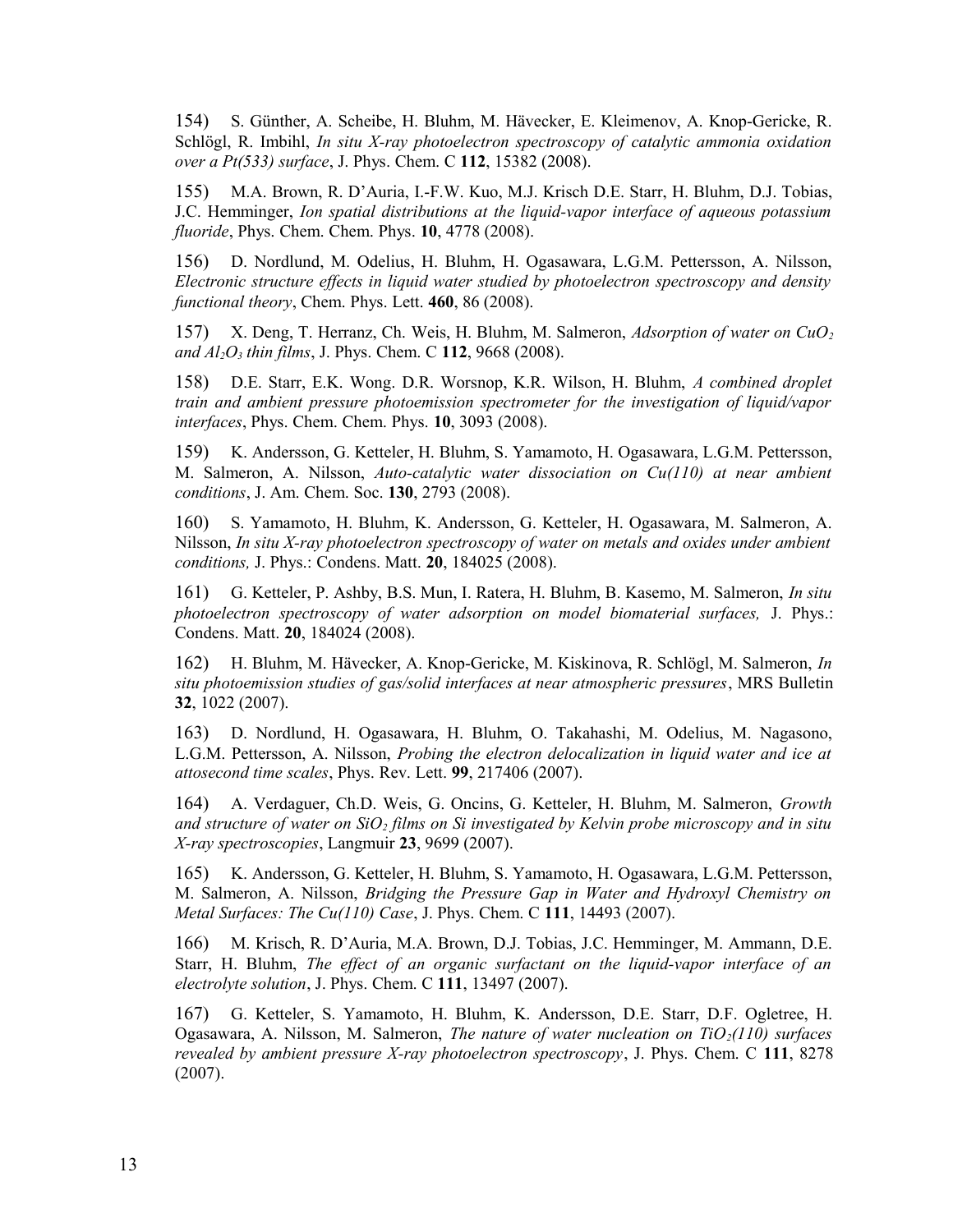168) S. Yamamoto, K. Andersson, H. Bluhm, G. Ketteler, D.E. Starr, Th. Schiros, H. Ogasawara, L.G.M. Pettersson, M. Salmeron. A. Nilsson, *Hydroxyl induced wetting of metals by water at near ambient conditions*, J. Phys. Chem. C **111**, 7848 (2007).

169) A. Virnovskaia, S. Jørgensen, J. Hafizovic, Ø. Prytz, E. Kleimenov, M. Hävecker, H. Bluhm, A. Knop-Gericke, R. Schlögl, U. Olsbye, *In situ XPS investigation of Pt(Sn)/Mg(Al)O catalysts during ethane dehydrogenation experiments*, Surf. Sci. **601**, 30 (2007).

170) V.I. Bukhtiyarov, A.I. Nizovskii, H. Bluhm, M. Hävecker, E. Kleimenov, A. Knop-Gericke, R. Schlögl, *Combined in-situ XPS and MS study of ethylene epoxidation over silver*, J. Catal. **238**, 260 (2006).

171) E.A. Willneff, S. Braun, D. Rosenthal, H. Bluhm, M. Hävecker, E. Kleimenov, A. Knop-Gericke, R. Schlögl, S.L.M. Schroeder, *Dynamic electronic structure of a Au/TiO<sup>2</sup> catalyst under reaction conditions*, J. Am. Chem. Soc. **128**, 12052 (2006).

172) A. Verdaguer, G.M. Sacha, H. Bluhm, M. Salmeron, *The molecular structure of water interfaces: Wetting at the nanometer scale*, Chem. Rev. **106**, 1478 (2006).

173) H. Bluhm, K. Andersson, T. Araki, K. Benzerara, G.E. Brown, J.J. Dynes, S. Ghosal, M.K. Gilles, H.-Ch. Hansen, J.C. Hemminger, A.P. Hitchcock, G. Ketteler, A.L.D. Kilcoyne, E. Kneedler, J.R. Lawrence, G.G. Leppard, J. Majzlam, B.S. Mun, S.C.B. Myneni, A. Nilsson, H. Ogasawara, D.F. Ogletree, K. Pecher, M. Salmeron, D.K. Shuh, B. Tonner, T. Tyliszczak, T. Warwick, T.H. Yoon, Soft X-ray Microscopy and Spectroscopy at the Molecular Environmental Science Beamline at the Advanced Light Source, J. Electron Spectrosc. Relat. Phenom. 150, 86-104 (2006).

174) O. Takahashi, M. Odelius, D. Nordlund, A. Nilsson, H. Bluhm, L.G.M. Pettersson, *Auger decay calculations with core-hole excited state Molecular Dynamics simulations of water*, J. Chem. Phys. **124**, 064307 (2006).

175) G. Ketteler, D.F. Ogletree, H. Bluhm, H. Liu, E.L.D. Hebenstreit, M. Salmeron, *In situ spectroscopic study of the oxidation and reduction of of Pd(111)*, J. Am. Chem. Soc. **127**, 18269-18273 (2005).

176) R. Würz, M. Rusu, Th. Schedel-Niedrig, M.Ch. Lux-Steiner, H. Bluhm, M. Hävecker, E. Kleimenov, A. Knop-Gericke, R. Schlögl, *In situ photoelectron spectroscopy study of the oxidation of CuGaSe2*, Surf. Sci. **580**, 80-94 (2005).

177) D. Teschner, A. Pestryakov, E. Kleimenov, M. Hävecker, H. Bluhm, H. Sauer, A. Knop-Gericke, R. Schlögl, *High-pressure XPS on palladium model hydrogenation catalysts. Part 1: Effect of gas ambient and temperature*, J. Catal. **230**, 186-194 (2005).

178) D. Teschner, A. Pestryakov, E. Kleimenov, M. Hävecker, H. Bluhm, H. Sauer, A. Knop-Gericke, R. Schlögl, *High-pressure XPS on palladium model hydrogenation catalysts. Part 2: Hydrogenation of trans-2-pentene on palladium*, J. Catal. **230**, 195-203 (2005).

179) S. Ghosal, J.C. Hemminger, H. Bluhm, B.S. Mun, E.L.D. Hebenstreit, G. Ketteler, D.F. Ogletree, F.G. Requejo, M. Salmeron, *Direct Observation of Halide Enhancement at the Vapor/Alkali Halide Solution Interface*, Science **307**, 563 (2005).

180) E. Kleimenov, H. Bluhm, M. Hävecker, A. Knop-Gericke, A. Pestryakov, D. Teschner, J. A. Lopez-Sanchez, J. K. Bartley, G.J. Hutchings, R. Schlögl, *XPS investigations of VPO catalysts under reaction conditions*, Surf. Sci. **575**, 181 (2005).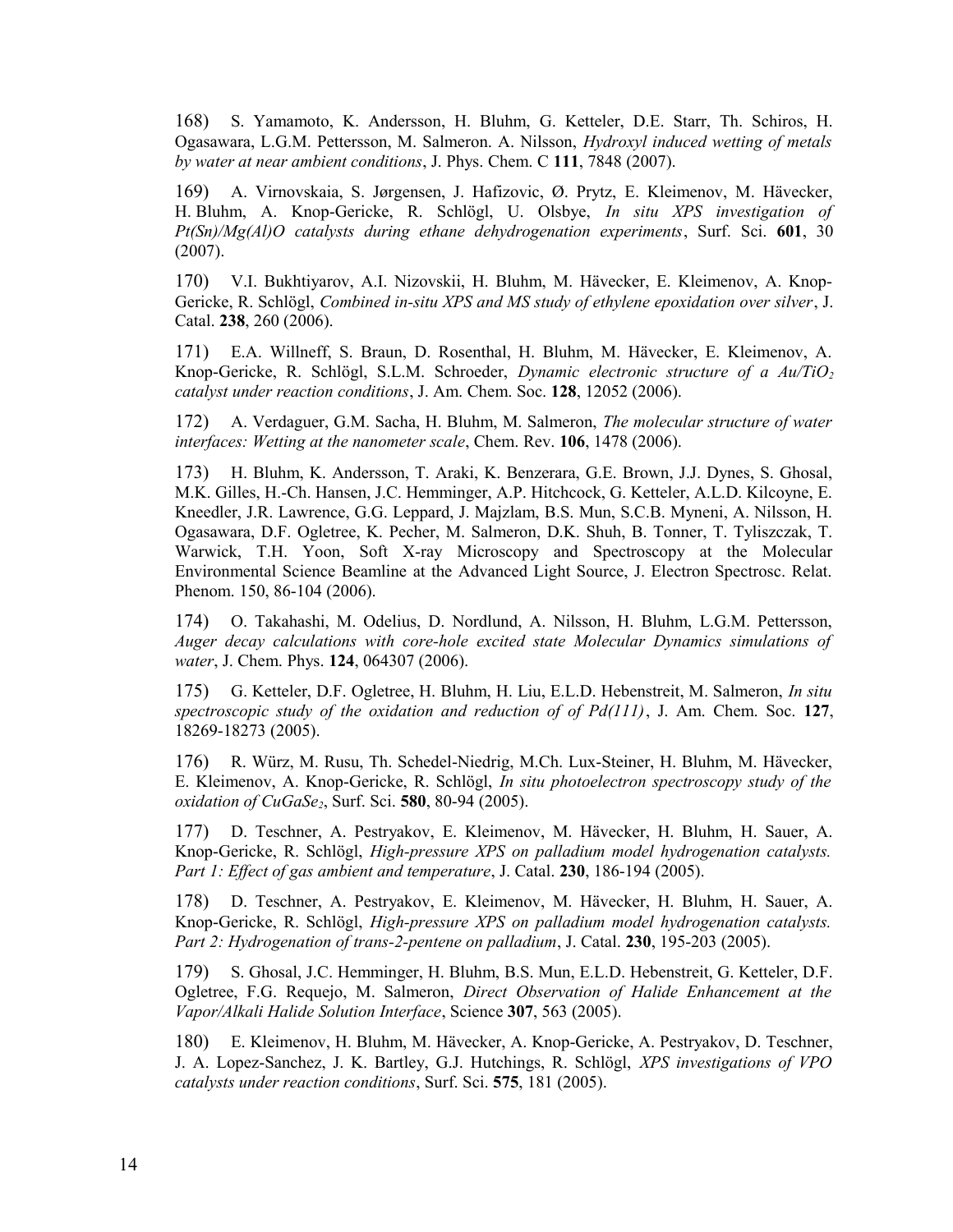181) F. Morales, F. de Groot, P. Glatzel, E. Kleimenov, H. Bluhm, M. Hävecker, A. Knop-Gericke, B. Weckhuysen, *In-situ x-ray absorption of Co/Mn/TiO2 catalysts for Fischer-Tropsch synthesis*, J. Phys. Chem. B. **108**, 16121 (2004).

182) A. Borgna, B.G. Anderson, A. Saib, J.W. Niemantsverdriet, H. Bluhm, M. Hävecker, A. Knop-Gericke, A.E.T. Kuiper, Y. Tamminga*, Pt-Co/SiO2 Bimetallic Planar Model Catalysts for Selective Hydrogenation of ,-unsaturated Aldehydes*, J. Phys. Chem B **108**, 17905-17914 (2004).

183) H. Bluhm, M. Hävecker, A. Knop-Gericke, D. Teschner, E. Kleimenov, V.I. Bukhtiyarov, D.F. Ogletree, M. Salmeron, R. Schlögl, *Methanol oxidation on a copper catalyst investigated using in situ X-ray photoelectron spectroscopy*, J. Phys. Chem. B. **108**, 14340 (2004).

184) M. Hävecker, A. Knop-Gericke, H. Bluhm, E. Kleimenov, R.W. Mayer, A. Liskowski, D. Su, M. Fait, R. Schlögl, *Dynamic surface behaviour of VPO catalysts under reactive and non-reactive gas compositions: an in-situ XAS study*, Appl. Surf. Sci. **230**, 272-282 (2004).

185) M. Heijboer, A. A. Battiston, A. Knop-Gericke, M. Hävecker, R. Mayer, H. Bluhm, R. Schlögl, B. M. Weckhuysen, D. C. Koningsberger, F. M. F. de Groot, *In Situ Soft X-ray absorption of Over-exchanged Fe/ZSM5,* J. Phys. Chem. B **107**, 13069 (2003).

186) W.M. Heijboer, A.A. Battiston, A. Knop-Gericke, M. Hävecker, H. Bluhm, B.M. Weckhuysen, D.C. Koningsberger, F.M.F. de Groot, *Redox behavior of over-exchanged Fe/ZSM5 zeolites studied with in-situ soft X-ray absorption spectroscopy*, Phys. Chem. Chem. Phys. **5**, 4484 (2003).

187) M. Hävecker, R.W. Mayer, A. Knop-Gericke, H. Bluhm, E. Kleimenov, A. Liskowsi, D. Su, R. Follath, F. G. Requejo, D. F. Ogletree, M. Salmeron, J.A. Lopez-Sanchez, J. K. Bartley,G. J. Hutchings, R. Schlögl, *In situ investigation of the nature of the active surface of a vanadyl pyrophosphate catalyst during n-butane oxidation to maleic anhydride*, J. Phys. Chem. B. **107**, 4587 (2003).

188) H. Bluhm, M. Hävecker, E. Kleimenov, A. Knop-Gericke, A. Liskowski, R. Schlögl, D. Su, *In-situ Surface Analysis in Selective Oxidation Catalysis: Butane Conversion over VPP*, Topics in Cataysis **23**, 99 (2003).

189) D.F. Ogletree, H. Bluhm, G. Lebedev, C.S. Fadley, Z. Hussain, M. Salmeron, *A differentially pumped electrostatic lens system for photoemission studies in the millibar range*, Rev. Sci. Instrum. **73**, 3872 (2002).

190) H. Bluhm, D.F. Ogletree, Ch. Fadley, Z. Hussain, and M. Salmeron, *The premelting of ice studied with photoelectron spectroscopy*, J. Phys.: Condens. Matter **4**, L227 (2002).

191) M. Hävecker, A. Knop-Gericke, R.W. Mayer, M. Fait, H. Bluhm, R. Schlögl, *Influence of the geometric structure on the V L3 near edge X-ray absorption fine structure from vanadium phosphorous oxide catalysts*, J. Electron Spectrosc. Relat. Phenom. **125**, 79 (2002).

192) H. Bluhm, T. Inoue, and M. Salmeron, *Formation of dipole-oriented water films on mica substrates at ambient conditions*, Surface Science Letters **426**, L599 (2000).

193) H. Bluhm, T. Inoue, and M. Salmeron, *Friction of ice measured using lateral force microscopy*, Phys. Rev. B **61**, 7760 (2000).

194) M. Salmeron and H. Bluhm, *Structure and properties of ice and water film interfaces in equilibrium with vapor*, Surface Review and Letters **6**, 1275 (1999).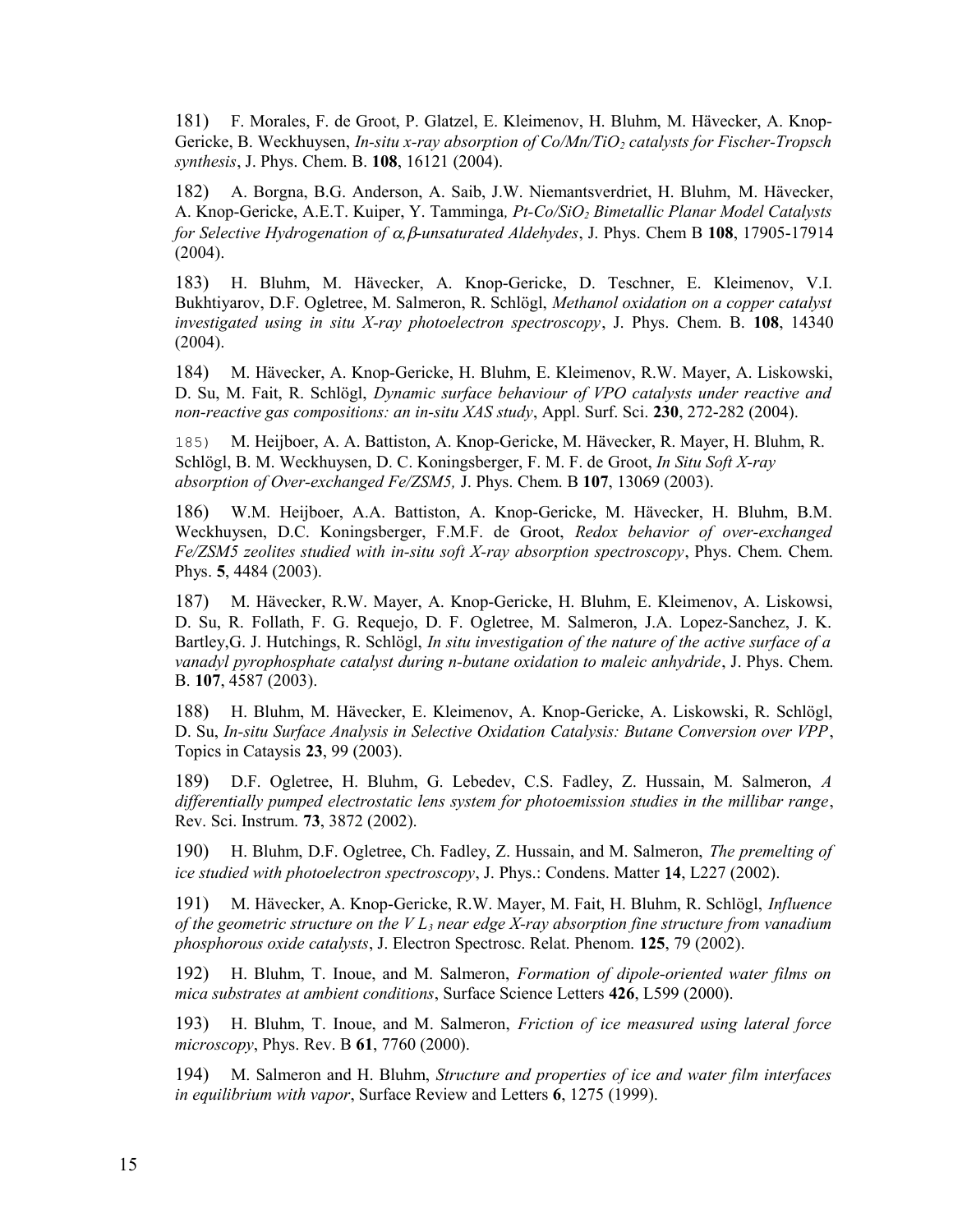195) H. Bluhm and M. Salmeron, *The growth of nanometer thin ice films from water vapor studied using scanning polarization force microscopy*, J. Chem. Phys. **111**, 6947 (1999).

196) L. Xu, H. Bluhm, and M. Salmeron, *An AFM study of the tribological properties of NaCl(100) surfaces under moist air*, Surf. Sci. **407**, 251 (1998).

197) H. Bluhm, S. H. Pan, L. Xu, T. Inoue, D. F. Ogletree, M. Salmeron, *Scanning force microscope and vacuum chamber for the study of ice films: Design and first results*, Rev. Sci. Instrum. **69**, 1781 (1998).

198) U. D. Schwarz, H. Hoelscher, H. Bluhm, O. Zwoerner, R. Wiesendanger, *Tip-Sample Interaction in Contact Force Microscopy*, Physikalisch-Technische Bundesanstalt, PTB-Bericht F-30, 1-9 (1997).

199) H. Bluhm, U. D. Schwarz, R. Wiesendanger, *Origin of the ferroelectric domain contrast observed in lateral force microscopy*, Phys. Rev. B. **57**, 161 (1997).

200) H. Bluhm, A. Wadas, R. Wiesendanger, A. Roshko, J.A. Aust, D. Nam, *Imaging of domain-inverted gratings in LiNbO3 by electrostatic force microscopy*, Appl. Phys. Lett. **71**, 146 (1997).

201) H. Bluhm, K.-P. Meyer, R. Wiesendanger, *The topographical structure of the domain boundary on the triglycine sulfate (010) surface*, Ferroelectrics **200**, 327 (1997).

202) H. Bluhm, A. Wadas, K.-P. Meyer, L. Szczesniak, R. Wiesendanger, *Electrostatic force microscopy on ferroelectric crystals in inert gas atmosphere*, Phys. Rev. B **55**, 4 (1997).

203) H. Bluhm, K.-P. Meyer, R. Wiesendanger, *Surface structure of ferroelectric domains on TGS*, J. Vac. Sci. Technol. B **14**, 1180 (1996).

204) H. Bluhm, U.D. Schwarz, K.-P. Meyer, R. Wiesendanger, *Anisotropy of sliding friction on the TGS (010) surface*, Appl. Phys. A **61**, 525 (1995).

205) A. Schwarz, U.D. Schwarz, H. Bluhm, R. Wiesendanger, *Determination of Miller indices of side faces of small crystallites from scanning force microscopy angle measurements*, Surface and Interface Analysis **23**, 409 (1995).

206) H. Bluhm, U.D. Schwarz, F. Herrmann, P. Paufler, *Study of the influence of native oxide layers on atomic force microscopy imaging of semiconductor surfaces*, Appl. Phys. A **59**, 23-27 (1994).